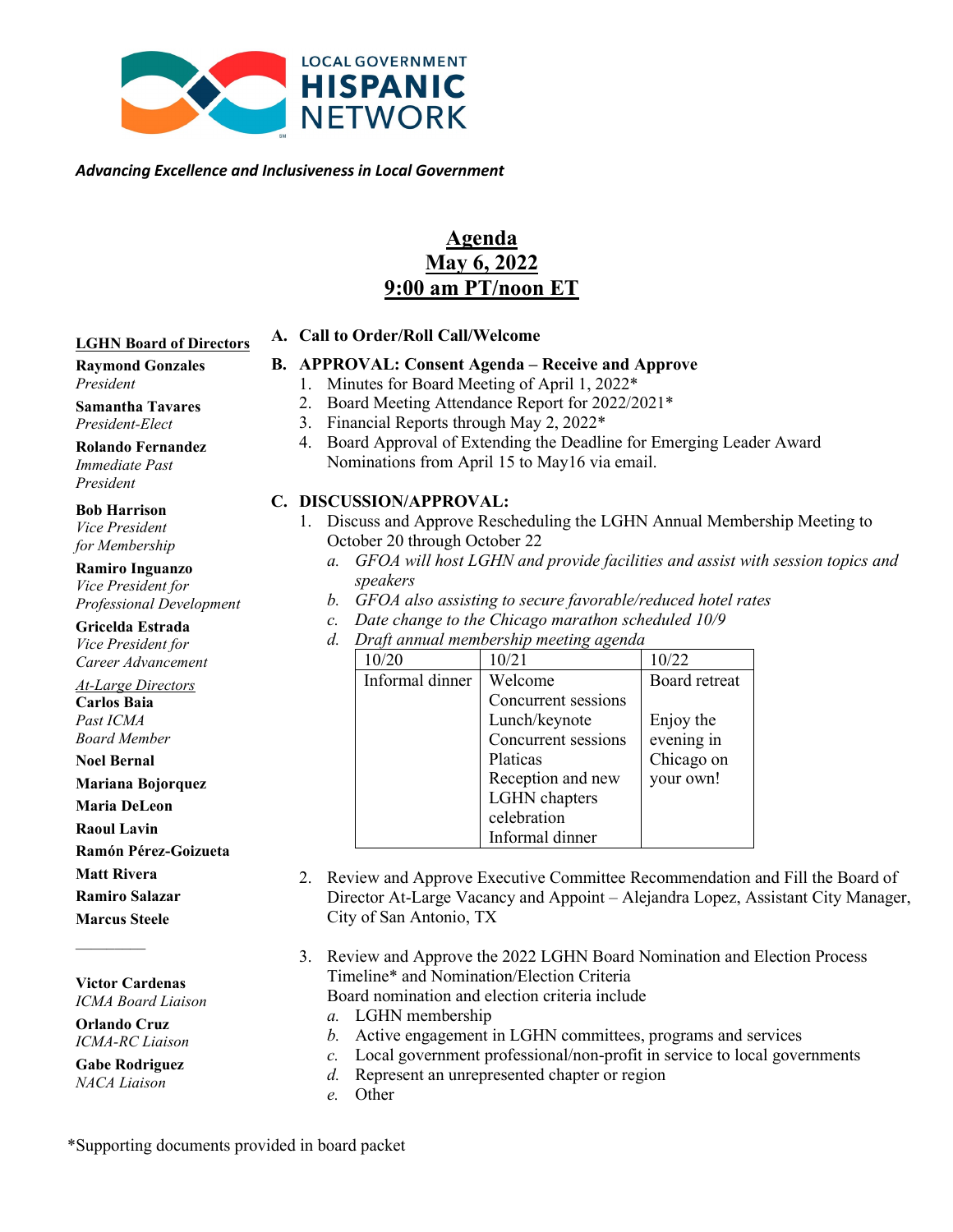- 4. Discuss and Approve the Corporate Sponsorship and Benefits Program\*
	- *a. Are the benefits and narrative sufficient to attract major sponsors?*
	- *b. Do you have other suggestions and comments?*
	- *c. What are the appropriate levels?*

#### **D. DISCUSSION:**

- 1. Review and Discuss Committee Updates\*
- 2. Discuss and Preview the Management Partners Contract Amendment (July Board Meeting)

#### **E. Information Items**

1. Board Donations to Scholarship Fund (\$250 suggested; can give annually or monthly by check, credit card, or PayPal at [https://lghn.org/donate/\)](https://lghn.org/donate/)

#### **F. Future Board Meeting Agenda Items**

- 1. Topics for PM Magazine\*
- 2. Potential Agreement: Latino Leadership Institute

#### **G. Adjournment & Future Meeting Dates**

- 1. May 24, 2022 Madrinas y Padrinos Training/Check-in Meeting (SGR DiSC assessment)
- 2. Friday, June 3, 2022 LGHN Board Meeting
- 3. *June 5-June 8, 2022 GFOA Annual Conference, Austin, TX (Roland Fernandez to identify LGHN session presenters and staff LGHN booth)*
- 4. *June 20-23, 2022 NFBPA Quarterly Board Meeting*
- 5. Friday, July 8, 2022 LGHN Board Meeting (Note: Date change to avoid conflict with July  $4<sup>th</sup>$  weekend)
- 6. Friday, August 5, 2022 LGHN Board Meeting
- 7. Friday, September 9. 2022 LGHN Board Meeting (Note: Date change to avoid conflict with Labor Day)
- 8. *September 17-21, 2022 ICMA Annual Conference, Columbus, OH*
- 9. *September 18, 2022 LGHN Annual Dinner at the Le Meridien Hotel in Columbus, OH from 6 to 9 pm, Ohio Latino Affairs Commission Secretary Daniel Molina, keynote presenter*
- 10. *October 20-22, 2022 LGHN Annual Membership Meeting and Board Retreat, Chicago, IL (Collaborating with GFOA, SGR and GovHRUSA to develop sessions)*
- 11. *October 2022 NFBPA Emerge Conference, Atlanta, GA*
- 12. Friday, November 4, 2022 LGHN Board Meeting
- 13. Friday, December 2, 2022 LGHN Board Meeting
- 14. Friday, January 6, 2023 LGHN Board Meeting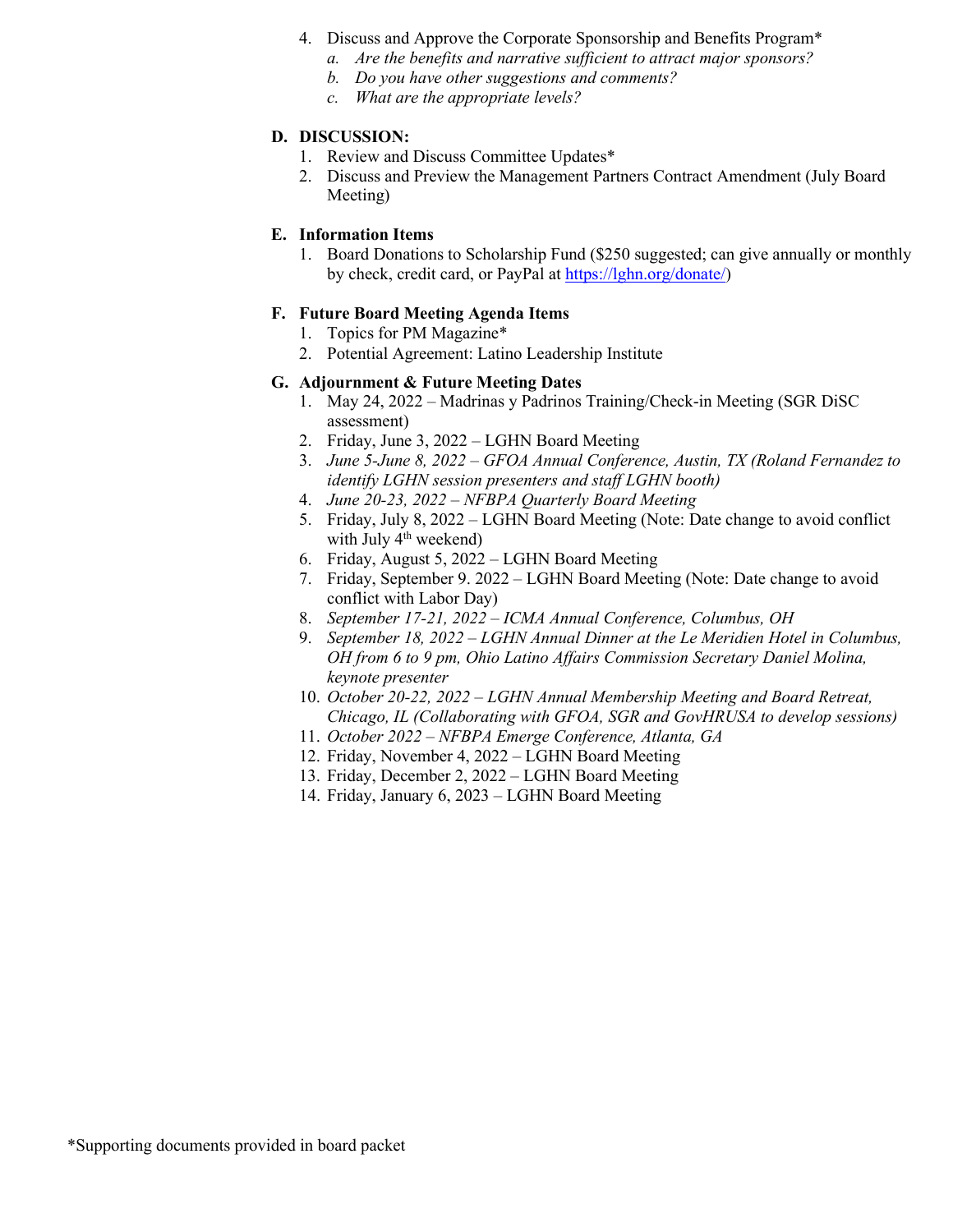

# **Board Meeting Summary of April 1, 2022**

**Board Members in Attendance:** Samantha Tavares (President-Elect), Rolando Fernandez (Past-President), Noel Bernal, Bob Harrison, Ramiro Inguanzo, Carlos Baia, Victor Cardenas, Raoul Lavin, Marcus Steele, and Mariana Bojorquez

**Absent:** Gricelda Estrada, Ramiro Salazar, Raymond Gonzales (President), Gabriel Rodriguez, Ramón Pérez-Goizueta, Matt Rivera and Orlando Cruz with MissionSquare

**LGHN Staff:** Christine Butterfield and Karen Davis

#### **A. Call to Order/Roll Call/Welcome**

Rolando Fernandez chaired and called the meeting to order at 9:03 am PT.

#### **B. APPROVAL: Consent Agenda – Receive and Approve**

- **1. Minutes for Board Meeting of March 4, 2022\***
- **2. Board Meeting Attendance Report for 2021/2022\***
- **3. Financial Report through March 31, 2022\***
- **4. International committee requested Board approval on March 11, 2022, via email to waive LGHN's membership fees for any new Puerto Rico members in 2022. Motion unanimously approved by the Board via email.**

Motion to approve by Noel Bernal Seconded by Carlos Baia Unanimously approved

#### **C. DISCUSSION/APPROVAL:**

**1. Board member resignation – Maria De Leon\***

The Board requested that a plaque be prepared and sent to Maria to acknowledge her service to LGHN and the Board of Directors.

**2. Approve Board member nomination form and direct staff to call for nominations\***

Motion to approve by Bob Harrison Seconded by Raoul Lavin Unanimously approved

#### **3. Approval request to purchase LGHN exhibit space at the Florida City/County Managers meeting scheduled June 2022 presented verbally on 4/1/22**

Raoul Lavin asked for Board approval to purchase exhibit space at the upcoming FLCCMA meeting in June to promote the development of a new LGHN chapter in Florida and promote the 2023 Biennial conference in Orlando, FL.

Motion to approve by Carlos Baia Seconded by Rolando Fernandez Unanimously approved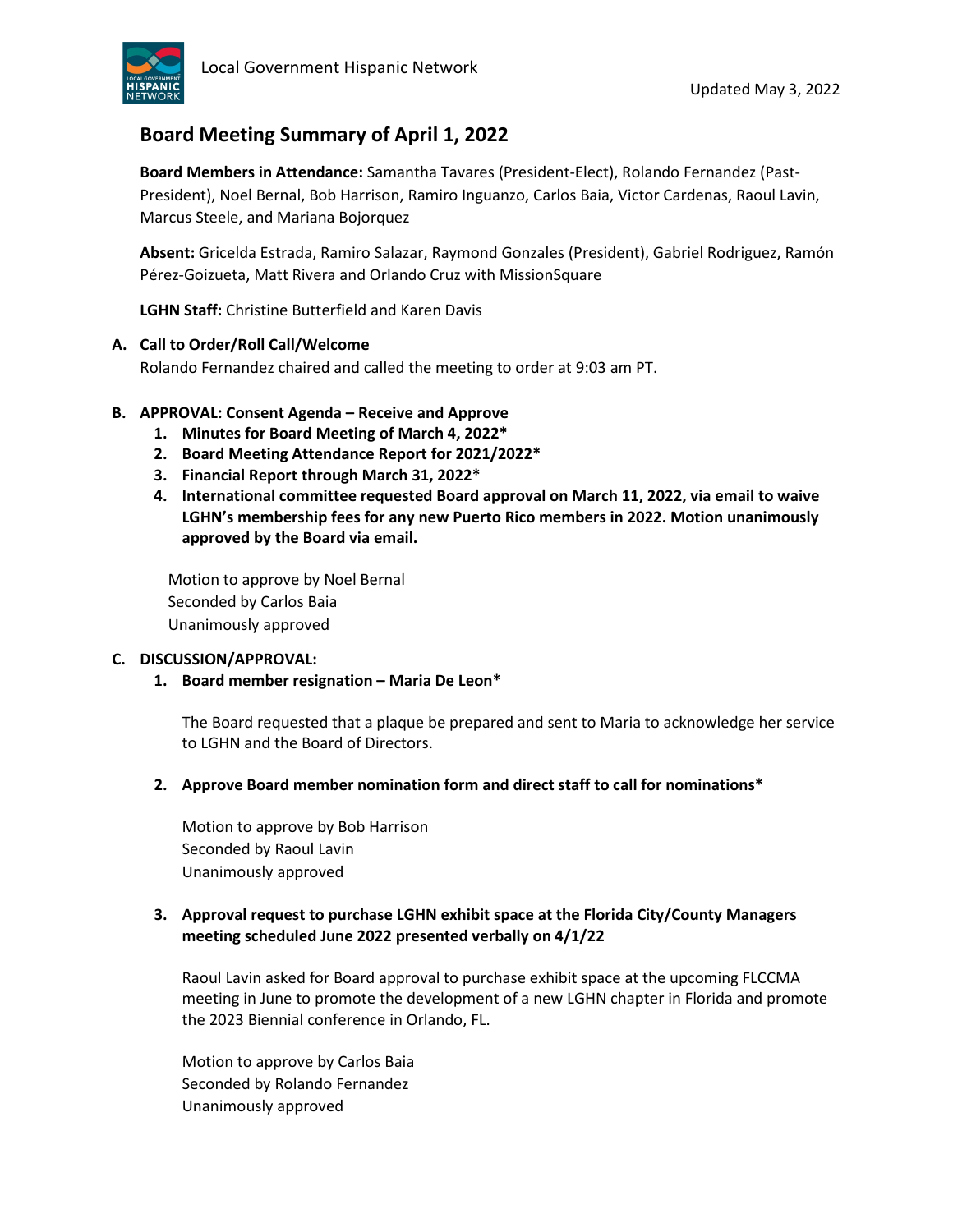

#### **D. DISCUSSION:**

#### **1. Review and discuss committee updates\***

Staff presented the and the Board reviewed the committee updates. Noel Bernal also announced that he had secured new corporate sponsorship commitments totaling \$10,500 for the LGHN delegation trip to Puerto Rico

**2. LGHN presenters GFOA annual conference in Austin, TX June 2022 3. Virtual ICMA conference July 27 and 28 on diversity, equity and inclusion (two sessions hosted by LGHN)**

Staff shared that Andrea Alicoate will represent LGHN on a panel at the virtual conference

#### **E. Information Items**

**1. Board Donations to Scholarship Fund (\$250 suggested; can give annually or monthly by check, credit card, or PayPal at [https://lghn.org/donate/\)](https://lghn.org/donate/)**

#### **F. Future Board Meeting Agenda Items**

- **1. Topics for PM Magazine\***
- **2. Potential Agreement: Latino Leadership Institute**
- **G. Adjournment & Future Meeting Dates** 
	- **1. Friday, May 6, 2022 – LGHN Board Meeting**
	- **2. May 24, 2022 – Madrinas y Padrinos Training/Check in Meeting**
	- **3. Friday, June 3, 2022 – LGHN Board Meeting**
	- **4.** *June 5-June 8, 2022 – GFOA Annual Conference, Austin, TX*
	- **5.** *June 20-23, 2022 – NFBPA Quarterly Board Meeting*
	- **6. Friday, July 8, 2022 – LGHN Board Meeting (Note: Date change to avoid conflict with July 4th weekend)**
	- **7. Friday, August 5, 2022 – LGHN Board Meeting**
	- **8. Friday, September 9. 2022 – LGHN Board Meeting (Note: Date change to avoid conflict with Labor Day) \*Supporting documents provided in board packet**
	- **9. September 18-21, 2022 – ICMA Annual Conference, Columbus, OH**
	- **10. Sunday, September 19, 2022 – LGHN Annual Dinner, Le Meridien, Columbus, OH 6:00 to 9:00 pm, keynote presenter - Daniel Molina, Board member and Secretary of Ohio Latino Affairs Commission**
	- **11. October 6-8, 2022 – LGHN Board Retreat and Annual Membership Meeting, Chicago, IL (Collaborating with GFOA and SGR to develop sessions)**
	- **12. October 2022 – NFBPA Emerge Conference, Atlanta, GA**
	- **13. Friday, November 4, 2022 – LGHN Board Meeting**
	- **14. Friday, December 2, 2022 – LGHN Board Meeting**
	- **15. Friday, January 6, 2023 – LGHN Board Meeting**

Rolando adjourned the meeting at about 9:40 am PT.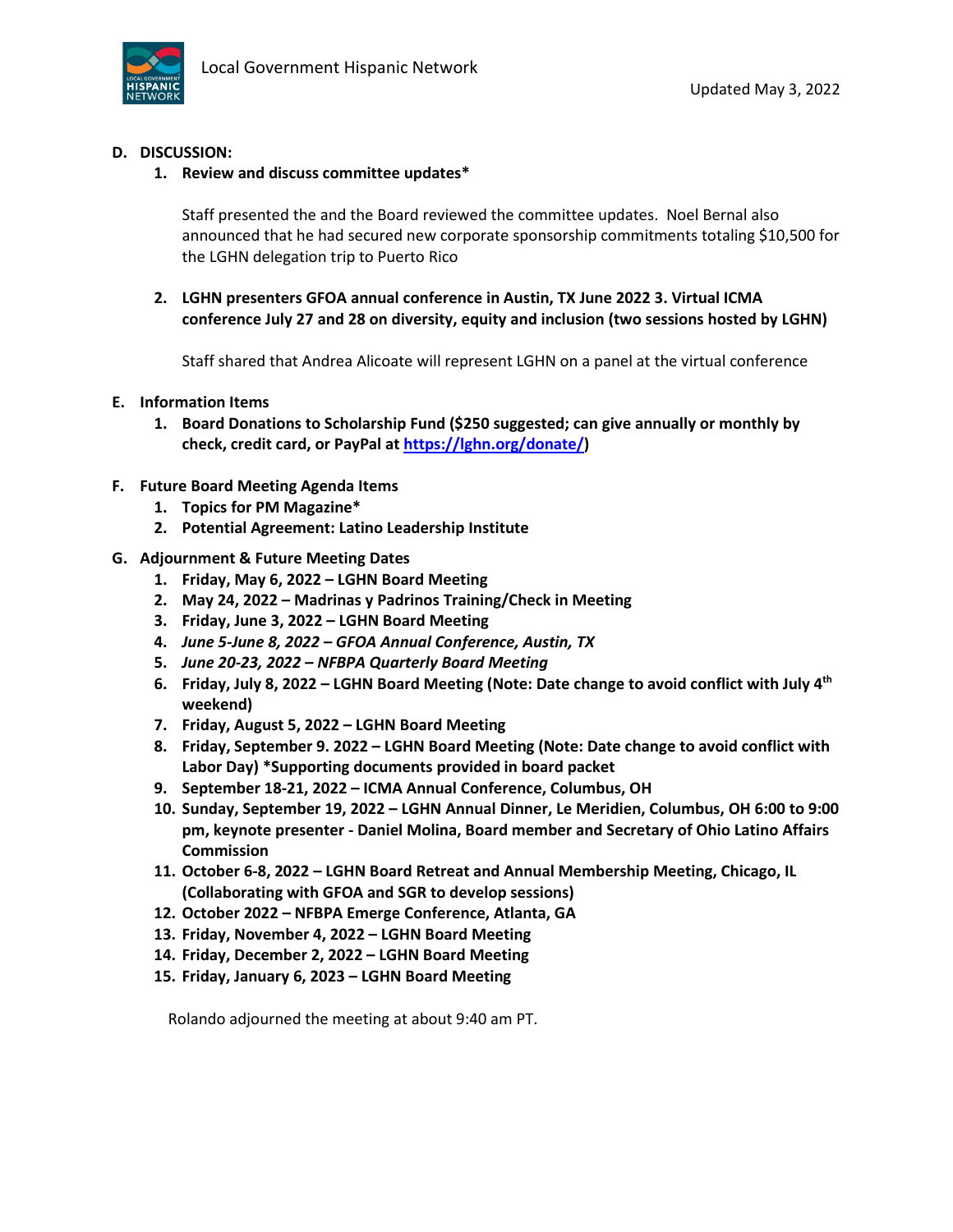

# **2022 and 2021 Board of Directors Meeting Attendance Summary**

| Name                 | Retreat<br><b>Jan 2022</b> | Feb<br>2022 | Mar<br>2022 | <b>April</b><br>2022    | May<br>2022 | June<br>2022 | July<br>2022 | Aug<br>2022 | <b>Sept</b><br>2022 | Retreat<br><b>Oct 2022</b> | Nov<br>2022 | Dec<br>2022 |
|----------------------|----------------------------|-------------|-------------|-------------------------|-------------|--------------|--------------|-------------|---------------------|----------------------------|-------------|-------------|
| Raymond Gonzales     | Present                    | Absent      | Present     | Absent                  |             |              |              |             |                     |                            |             |             |
| Samantha Tavares     | Present                    | Absent      | Present     | Present                 |             |              |              |             |                     |                            |             |             |
| Rolando Fernandez    | Present                    | Present     | Present     | Present                 |             |              |              |             |                     |                            |             |             |
| Bob Harrison         | Present                    | Absent      | Present     | Present                 |             |              |              |             |                     |                            |             |             |
| Ramiro Inguanzo      | Present                    | Present     | Present     | Present                 |             |              |              |             |                     |                            |             |             |
| Gricelda Estrada     | Present                    | Present     | Absent      | Absent/<br><b>NFBPA</b> |             |              |              |             |                     |                            |             |             |
| Carlos Baia          | Present                    | Present     | Present     | Present                 |             |              |              |             |                     |                            |             |             |
| Noel Bernal          | Present                    | Absent      | Present     | Present                 |             |              |              |             |                     |                            |             |             |
| Mariana Bojorquez    | Absent                     | Present     | Present     | Present                 |             |              |              |             |                     |                            |             |             |
| Vacant               |                            |             |             |                         |             |              |              |             |                     |                            |             |             |
| Raoul Lavin          | Present                    | Present     | Absent      | Present                 |             |              |              |             |                     |                            |             |             |
| Ramón Pérez-Goizueta | Present                    | Absent      | Present     | Absent                  |             |              |              |             |                     |                            |             |             |
| Matt Rivera          | Present                    | Present     | Present     | Absent                  |             |              |              |             |                     |                            |             |             |
| Ramiro Salazar       | Absent                     | Present     | Absent      | Absent                  |             |              |              |             |                     |                            |             |             |
| Marcus Steele        | Absent                     | Present     | Present     | Present                 |             |              |              |             |                     |                            |             |             |
| Victor Cardenas      | Present                    | Present     | Present     | Present                 |             |              |              |             |                     |                            |             |             |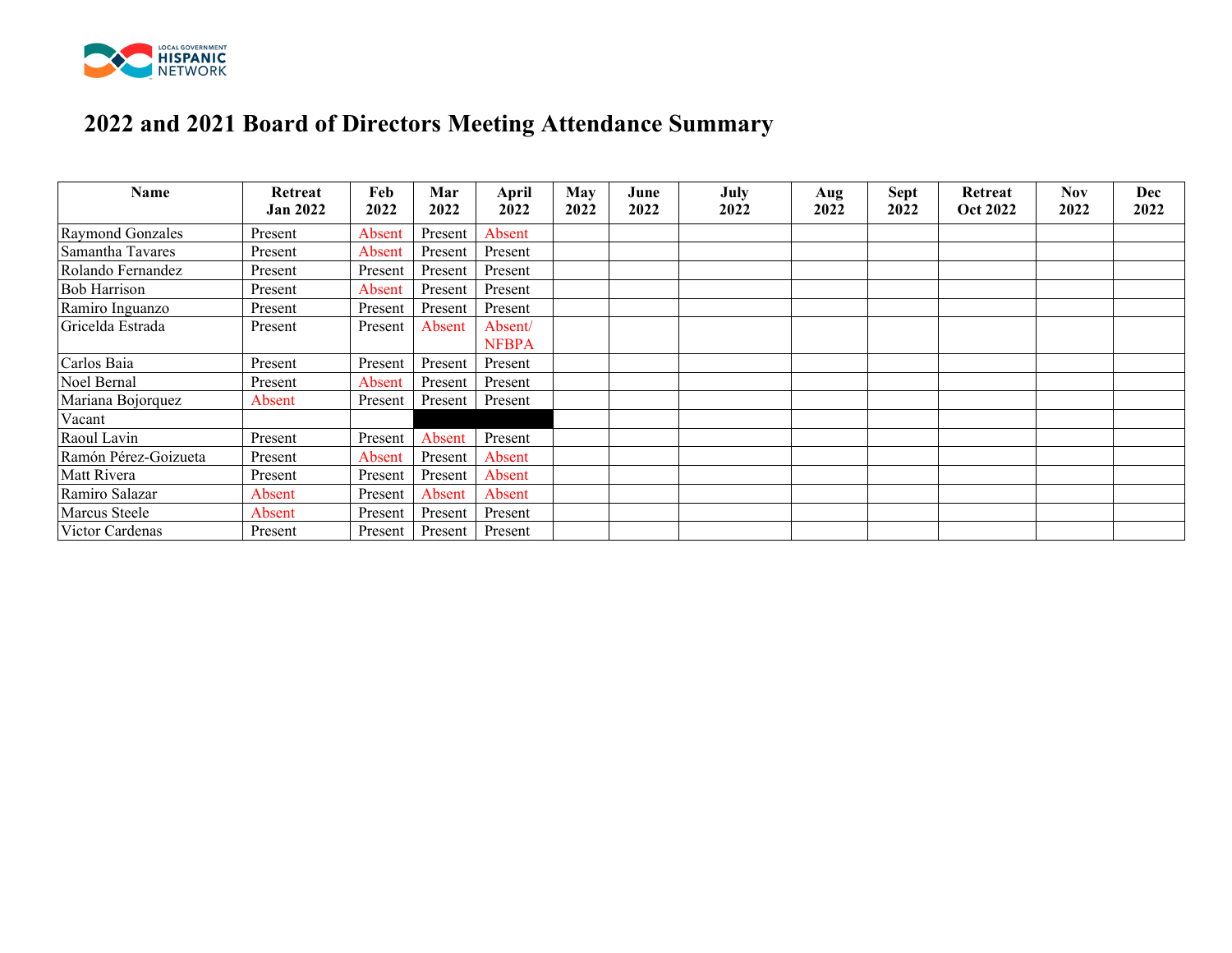

# **2022 and 2021 Board of Directors Meeting Attendance Summary**

| Name                 | Jan<br>2021 | Feb<br>2021 | Mar<br>2021 | April<br>2021 | May<br>2021 | June<br>2021 | July<br>2021 | Aug<br>2021 | Retreat<br><b>Sept 2021</b> | Oct<br>2021 | Nov<br>2021 | <b>Dec</b><br>2021 |
|----------------------|-------------|-------------|-------------|---------------|-------------|--------------|--------------|-------------|-----------------------------|-------------|-------------|--------------------|
| Raymond Gonzales     | Present     | Present     | Present     | Present       | Present     | Present      | Present      | Present     | Present                     |             | Present     | Present            |
| Samantha Tavares     | Absent      | Present     | Present     | Present       | Present     | Present      | Absent       | Present     | Present                     |             | Present     | Absent             |
| Rolando Fernandez    | Present     | Present     | Absent      | Present       | Present     | Present      | Present      | Present     | Present                     |             | Present     | Present            |
| Bob Harrison         | Present     | Present     | Present     | Present       | Present     | Present      | Present      | Present     | Present                     |             | Present     | Present            |
| Aubrey Gonzalez      | Present     | Present     | Present     | Present       | Present     | Absent       | Present      | Present     | Present                     |             |             |                    |
| Paulina Martinez     | Absent      | Present     | Present     | Present       | Present     | Present      | Absent       | Present     | Absent                      |             |             |                    |
| Carlos Baia          | Present     | Present     | Present     | Present       | Absent      | Present      | Present      | Absent      | Present                     |             | Present     | Present            |
| Noel Bernal          | Present     | Present     | Present     | Absent        | Absent      | Absent       | Present      | Present     | Present                     |             | Present     | Present            |
| Mariana Bojorquez    |             |             |             |               |             |              |              |             | Present                     |             | Present     | Present            |
| Maria De Leon        | Present     | Present     | Present     | Present       | Present     | Present      | Present      | Present     | Absent                      |             | Present     | Present            |
| Gricelda Estrada     | Present     | Present     | Present     | Present       | Present     | Present      | Present      | Present     | Present                     |             | Present     | Absent             |
| Ramiro Inguanzo      | Present     | Present     | Present     | Absent        | Absent      | Present      | Present      | Present     | Present                     |             | Absent      | Absent             |
| Raoul Lavin          | Present     | Present     | Present     | Present       | Present     | Absent       | Absent       | Present     | Present                     |             | Present     | Present            |
| Ramón Pérez-Goizueta |             |             |             |               |             |              |              |             | Present                     |             | Present     | Present            |
| Matt Rivera          |             |             |             |               |             |              |              |             | Present                     |             | Present     | Present            |
| Ramiro Salazar       | Present     | Present     | Present     | Present       | Present     | Present      | Present      | Present     | Present                     |             | Present     | Present            |
| Marcus Steele        |             |             |             |               |             |              |              |             | Present                     |             | Present     | Present            |
| Victor Cardenas      | Present     | Present     | Present     | Absent        | Absent      | Present      | Present      | Present     | Present                     |             | Present     | Present            |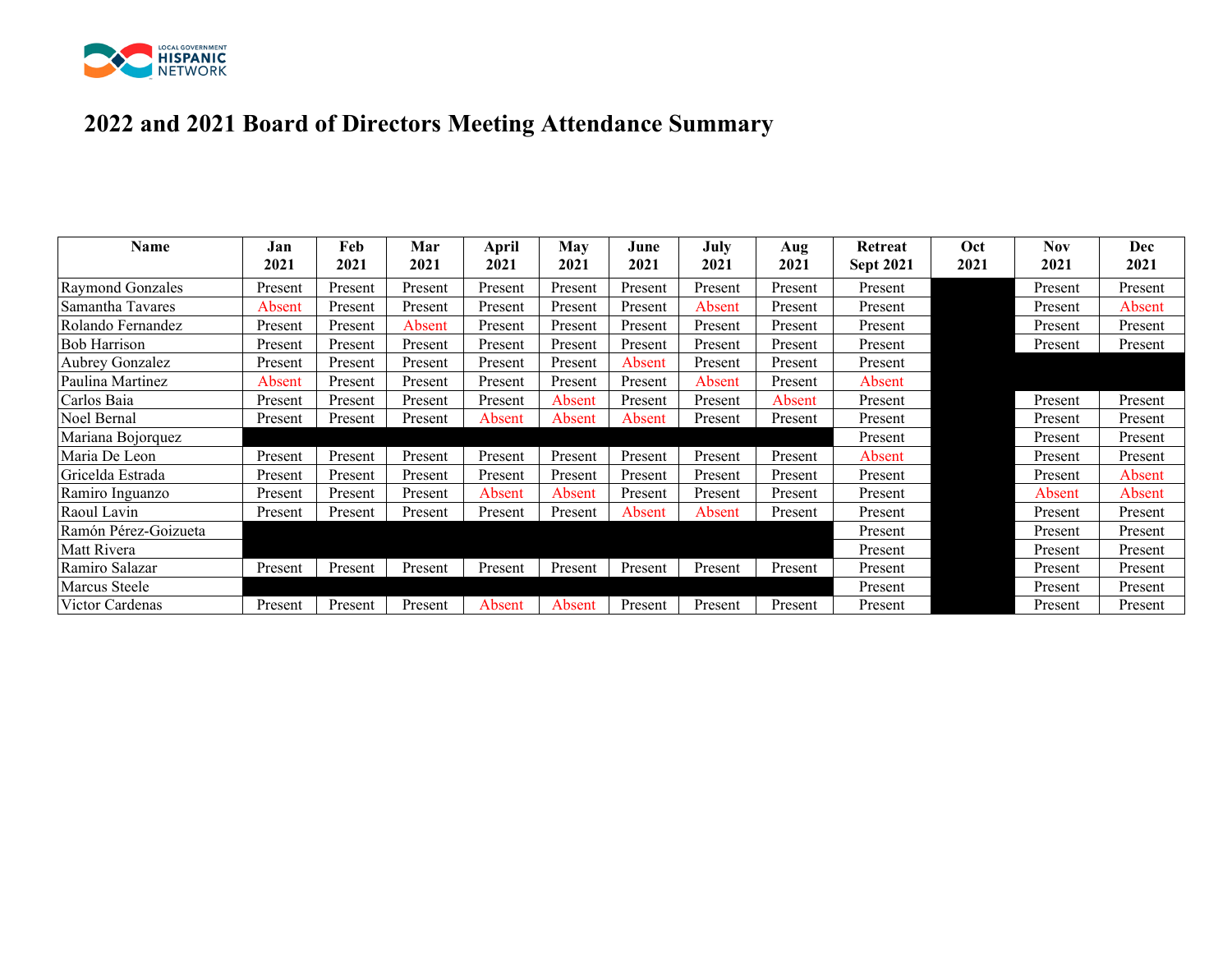# **Local Government Hispanic Network Budget vs. Actuals: FY\_2022**

**January - December 2022**

|                                          | Total               |    |               |        |              |             |
|------------------------------------------|---------------------|----|---------------|--------|--------------|-------------|
|                                          | <b>Actual</b>       |    | <b>Budget</b> |        | over Budget  | % of Budget |
| <b>Income</b>                            |                     |    |               |        |              |             |
| 43400 Direct Public Support              |                     |    |               |        | 0.00         |             |
| 43455 Corporate Support                  | 50,500.00           |    | 65.000.00     |        | $-14,500.00$ | 77.69%      |
| 43457 Scholarship                        | 1,490.00            |    |               |        | 1,490.00     |             |
| <b>Total 43400 Direct Public Support</b> | \$<br>51,990.00     | \$ | 65,000.00     | $-$ \$ | 13,010.00    | 79.98%      |
| 46400 Other Types of Income              |                     |    |               |        | 0.00         |             |
| 46410 Advertising Sales                  | 28,550.00           |    | 75,000.00     |        | $-46,450.00$ | 38.07%      |
| 46430 Miscellaneous Revenue              | 1.00                |    | 475.00        |        | $-474.00$    | 0.21%       |
| Total 46400 Other Types of Income        | \$<br>28,551.00     | \$ | 75,475.00     | -\$    | 46,924.00    | 37.83%      |
| 47200 Program Income                     |                     |    |               |        | 0.00         |             |
| 47230 Membership Dues                    |                     |    |               |        | 0.00         |             |
| 47231 Chapters                           | 13,075.00           |    | 40,500.00     |        | $-27,425.00$ | 32.28%      |
| 47232 Corporate                          | 1,200.00            |    | 2,000.00      |        | $-800.00$    | 60.00%      |
| 47233 Individual                         | 3,090.00            |    | 4,500.00      |        | $-1,410.00$  | 68.67%      |
| 47234 Local Government                   | 18,750.00           |    | 20,000.00     |        | $-1,250.00$  | 93.75%      |
| <b>Total 47230 Membership Dues</b>       | \$<br>36,115.00     | \$ | 67,000.00     | -\$    | 30,885.00    | 53.90%      |
| 47270 LGHN Dinner Registrations          |                     |    | 4,000.00      |        | $-4,000.00$  | $0.00\%$    |
| 47271 LGHN Dinner Sponsorships           |                     |    | 1,000.00      |        | $-1,000.00$  | $0.00\%$    |
| Total 47200 Program Income               | \$<br>36,115.00     | \$ | 72,000.00     | -\$    | 35,885.00    | 50.16%      |
| 49000 Special Events Income              |                     |    |               |        | 0.00         |             |
| 49010 Special Events Contributions       |                     |    | 2,500.00      |        | $-2,500.00$  | $0.00\%$    |
| <b>Total 49000 Special Events Income</b> | \$<br>0.00          | \$ | 2,500.00      | -\$    | 2,500.00     | $0.00\%$    |
| <b>Unapplied Cash Payment Income</b>     | 0.00                |    |               |        | 0.00         |             |
| <b>Total Income</b>                      | \$<br>116,656.00    | \$ | 214,975.00    | -\$    | 98,319.00    | 54.26%      |
| <b>Gross Profit</b>                      | \$<br>116,656.00    | \$ | 214,975.00    | -\$    | 98,319.00    | 54.26%      |
| <b>Expenses</b>                          |                     |    |               |        |              |             |
| 60900 Business Expenses                  |                     |    |               |        | 0.00         |             |
| 60920 Business Registration Fees         | 15.41               |    | 100.00        |        | $-84.59$     | 15.41%      |
| 60930 Constant Contact                   |                     |    | 250.00        |        | $-250.00$    | $0.00\%$    |
| 60960 Merchant Services Fees             | 1,309.98            |    | 2,100.00      |        | $-790.02$    | 62.38%      |
| <b>Total 60900 Business Expenses</b>     | \$<br>$1,325.39$ \$ |    | 2,450.00      | -\$    | 1,124.61     | 54.10%      |
| 62100 Contract Services                  |                     |    |               |        | 0.00         |             |
| 62110 Accounting Fees                    |                     |    | 1,100.00      |        | $-1,100.00$  | $0.00\%$    |
| 62150 Outside Contract Services          | 53,376.00           |    | 100,000.00    |        | -46,624.00   | 53.38%      |
| <b>Total 62100 Contract Services</b>     | \$<br>53,376.00 \$  |    | 101,100.00    | -\$    | 47,724.00    | 52.80%      |
| 65000 Operations                         |                     |    |               |        | 0.00         |             |
| 65020 Postage, Mailing Service           | 245.66              |    | 50.00         |        | 195.66       | 491.32%     |
| 65030 Printing and Copying               | 545.85              |    | 250.00        |        | 295.85       | 218.34%     |
| 65040 Supplies                           |                     |    | 50.00         |        | $-50.00$     | $0.00\%$    |
| 65050 Telephone, Telecommunications      | 190.61              |    | 2,050.00      |        | $-1,859.39$  | 9.30%       |
| 65060 Website                            | 3,851.98            |    | 12,000.00     |        | $-8,148.02$  | 32.10%      |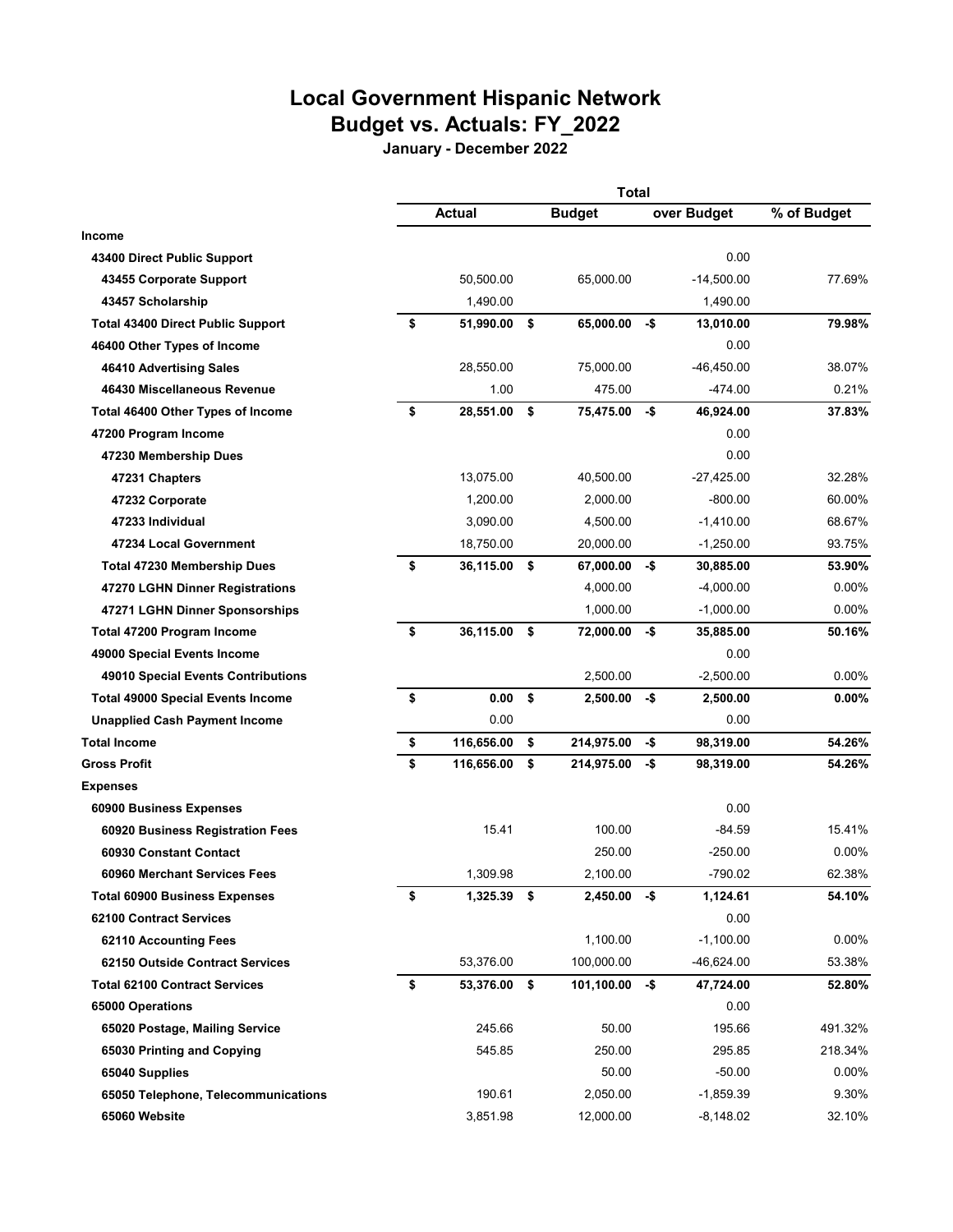| <b>Computer Software</b>                   | 482.96          |     | 1,000.00   |     | $-517.04$   | 48.30%   |
|--------------------------------------------|-----------------|-----|------------|-----|-------------|----------|
| <b>Total 65000 Operations</b>              | \$<br>5,317.06  | \$  | 15,400.00  | -\$ | 10,082.94   | 34.53%   |
| 65100 Other Types of Expenses              |                 |     |            |     | 0.00        |          |
| 65110 Advertising/Marketing Expenses       | 500.00          |     | 4,000.00   |     | $-3,500.00$ | 12.50%   |
| 65120 Insurance - Liability, D and O       | 905.00          |     | 900.00     |     | 5.00        | 100.56%  |
| <b>65140 Contributions</b>                 | 1,500.00        |     | 6,000.00   |     | $-4,500.00$ | 25.00%   |
| 65160 Other Costs                          | 208.28          |     | 500.00     |     | $-291.72$   | 41.66%   |
| 65180 Special Events                       |                 |     | 5,000.00   |     | $-5.000.00$ | $0.00\%$ |
| 65185 Program Activities                   |                 |     |            |     | 0.00        |          |
| Catering                                   | 4,000.00        |     | 12,000.00  |     | $-8,000.00$ | 33.33%   |
| <b>Other Costs</b>                         |                 |     | 100.00     |     | $-100.00$   | 0.00%    |
| Postage/Shipping                           |                 |     | 500.00     |     | $-500.00$   | 0.00%    |
| <b>Printing/Copy</b>                       |                 |     | 250.00     |     | $-250.00$   | $0.00\%$ |
| <b>Stipends and Speaker Fees</b>           |                 |     | 500.00     |     | $-500.00$   | 0.00%    |
| <b>Total 65185 Program Activities</b>      | \$<br>4,000.00  | \$  | 13,350.00  | -\$ | 9,350.00    | 29.96%   |
| 65190 Special Projects                     |                 |     | 5,000.00   |     | $-5,000.00$ | 0.00%    |
| <b>Board of Directors Retreat</b>          |                 |     |            |     | 0.00        |          |
| <b>Retreat</b>                             |                 |     | 1,500.00   |     | $-1,500.00$ | $0.00\%$ |
| <b>Total Board of Directors Retreat</b>    | \$<br>0.00      | \$  | 1,500.00   | -\$ | 1,500.00    | $0.00\%$ |
| <b>Total 65100 Other Types of Expenses</b> | \$<br>7,113.28  | \$  | 36,250.00  | -\$ | 29,136.72   | 19.62%   |
| 68300 Travel and Meetings                  |                 |     |            |     | 0.00        |          |
| 68310 Conf, Conv, Meeting-Nat'l            |                 |     | 5,000.00   |     | $-5,000.00$ | $0.00\%$ |
| 68320 Meeting Travel-Reg'l                 |                 |     | 1,000.00   |     | $-1,000.00$ | $0.00\%$ |
| <b>Total 68300 Travel and Meetings</b>     | \$<br>0.00      | \$  | 6,000.00   | -\$ | 6,000.00    | $0.00\%$ |
| <b>Total Expenses</b>                      | \$<br>67,131.73 | \$  | 161,200.00 | -\$ | 94,068.27   | 41.64%   |
| <b>Net Operating Income</b>                | \$<br>49,524.27 | -\$ | 53,775.00  | -\$ | 4,250.73    | 92.10%   |
| Net Income                                 | \$<br>49,524.27 | \$  | 53,775.00  | -\$ | 4,250.73    | 92.10%   |

Monday, May 02, 2022 12:19:11 PM GMT-7 - Cash Basis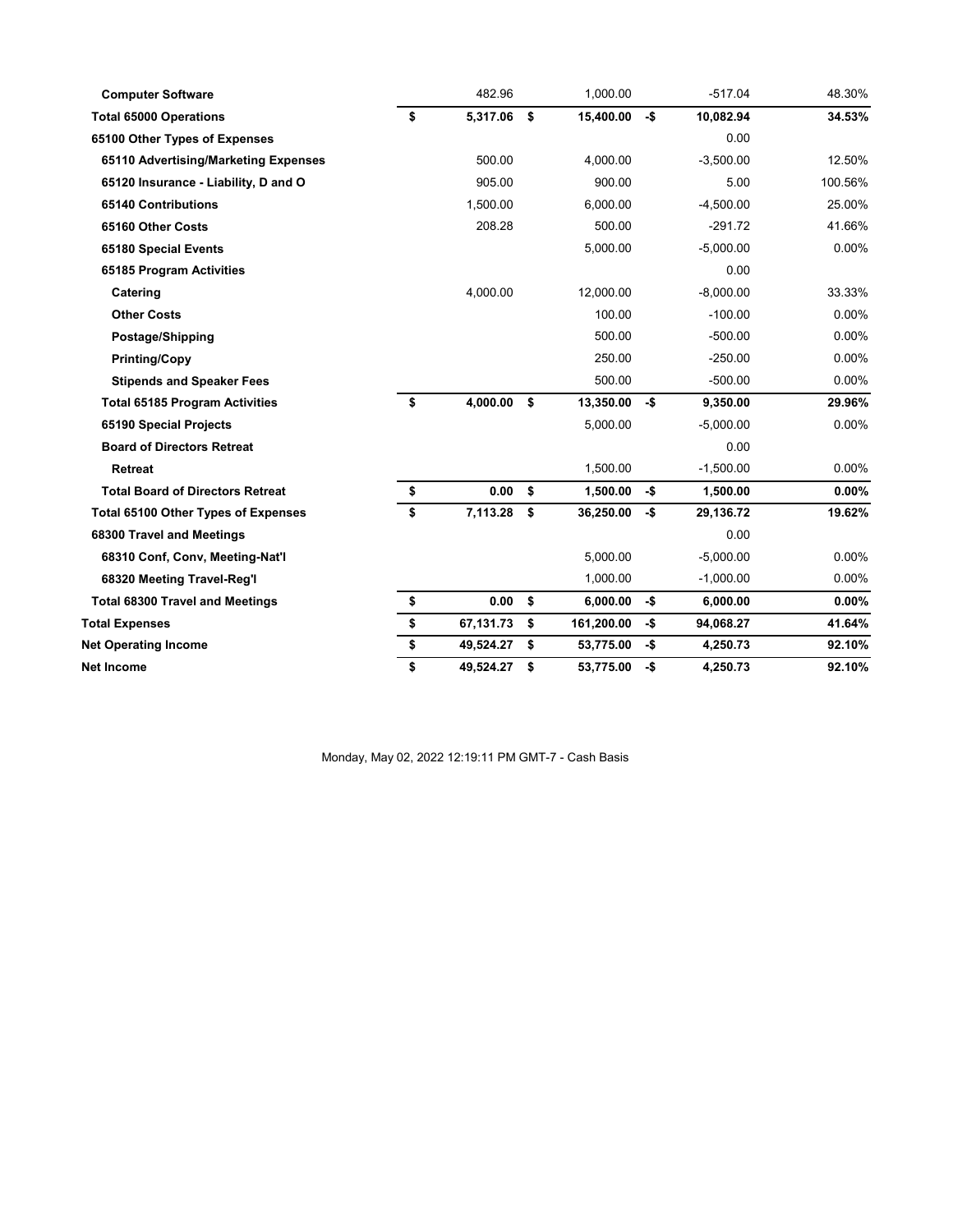# **Local Government Hispanic Network Account List**

| Account# | <b>Account</b>                                   | <b>Balance</b> |
|----------|--------------------------------------------------|----------------|
| 10000    | US Bank - checking                               | 126,538.67     |
|          | US Bank - checking: Conference Cash AHLN         | 6,639.28       |
|          | US Bank - checking: Frances Gonzalez Scholarship | 12,980.97      |
|          | US Bank - checking: Joel Valdez                  | 428.03         |
|          | US Bank - checking: LGHN Conference              | 24,649.21      |
|          | US Bank - checking: Operating Cash               | 58,596.37      |
|          | US Bank - checking: Operating Reserves           | 23.345.35      |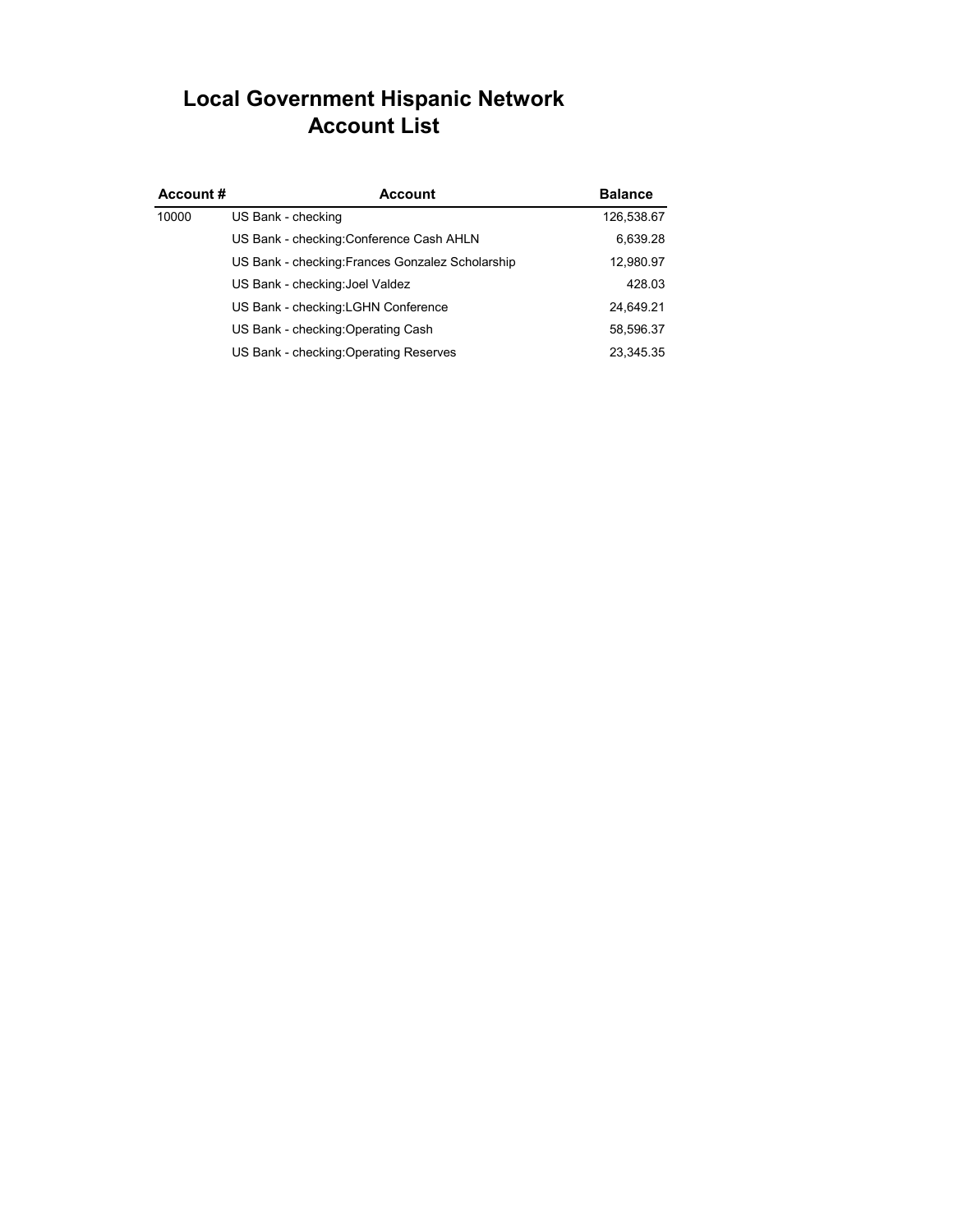

## 2022 LGHN Board Member Elections (as of 10/22)

President: The Samantha Tavares (2-year term) President Elect: TBD Immediate Past President: Raymond H. Gonzales

Vice President for Membership: Incumbent Bob Harrison (2-year term) \* Board of Directors At-Large: Incumbent Noel Bernal (2-year term) \* Incumbent Matt Rivera (2-year term) \* Mariana Priscilla Bojorquez (2-year term) \* Vacant (term expires 11/23)

\*Currently in these seats \*Write-in Candidates Allowed

| 2022 Schedule:             |                 |                  |                  |                  |                           |                  |                       |
|----------------------------|-----------------|------------------|------------------|------------------|---------------------------|------------------|-----------------------|
| 2022 LHN Board             |                 |                  |                  |                  |                           |                  |                       |
| <b>Nomination Process</b>  | May             | June             | July             | Aug.             | Sept.                     | Oct.             | <b>Comments</b>       |
| Email members re:          |                 |                  |                  |                  |                           |                  |                       |
| interest &                 | 9 <sup>th</sup> |                  |                  |                  |                           |                  |                       |
| recommendations            |                 |                  |                  |                  |                           |                  | 30 days required      |
|                            |                 | $8th$ or         |                  |                  |                           |                  |                       |
| Close member submittals    |                 | 10 <sup>th</sup> |                  |                  |                           |                  | 30 or 32 days         |
| Select nominees            |                 | 30 <sup>th</sup> |                  |                  |                           |                  | Committee meeting     |
| (interview if needed)      |                 |                  |                  |                  |                           |                  | (latest date)         |
| <b>LGHN Board Approval</b> |                 |                  | gth              |                  |                           |                  |                       |
| Issue ballots              |                 |                  |                  |                  |                           |                  |                       |
|                            |                 |                  | 11 <sup>th</sup> |                  |                           |                  | 15 days minimum,      |
|                            |                 |                  |                  |                  |                           |                  | must be 30 days prior |
|                            |                 |                  |                  |                  |                           |                  | to annual meeting     |
|                            |                 |                  |                  | $10th$ or        |                           |                  |                       |
| Close ballots              |                 |                  |                  | 12 <sup>th</sup> |                           |                  | 35 voting days        |
| New Board member           |                 |                  |                  |                  | $\boldsymbol{\mathsf{X}}$ |                  |                       |
| orientation                |                 |                  |                  |                  |                           |                  |                       |
| <b>Annual Meeting</b>      |                 |                  |                  |                  |                           | 10 <sup>th</sup> | 52 days               |
|                            |                 |                  |                  |                  |                           |                  |                       |

## **2022 Schedule:**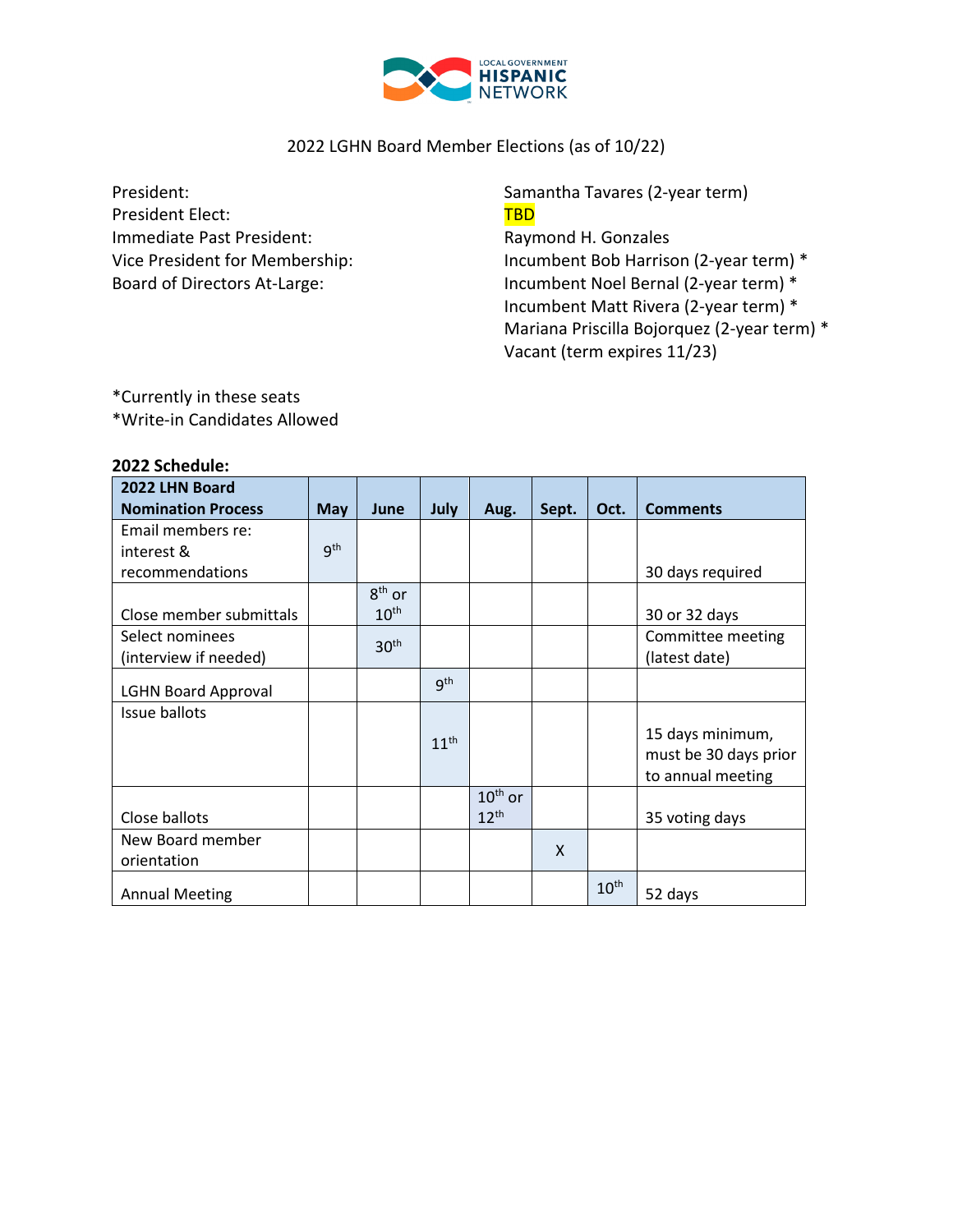

#### 2023 LGHN Board Member Elections

Vice President for Professional Development: Ramiro Inguanzo (2-year term expires

Vice President for Career Advancement: Gricelda Estrada (2-year term) \*

 $10/23$ ) \* Board of Directors At-Large: Maria DeLeon (2-year term) \* Vacant\*\* (2-year term) \* Mariana Bojorquez (2-year term) \* Ramon Perez-Goizueta (2-year term) \* Write-in Candidates Allowed

\*Currently in these seats

\*\*Retired in 2022, eligible to serve remainder of term through 2023

| 2023 LHN Board             |                 |                  |                  |                  |       |            |                       |
|----------------------------|-----------------|------------------|------------------|------------------|-------|------------|-----------------------|
| <b>Nomination Process</b>  | <b>May</b>      | June             | July             | Aug.             | Sept. | Oct.       | <b>Comments</b>       |
| Email members re:          |                 |                  |                  |                  |       |            |                       |
| interest &                 | 5 <sup>th</sup> |                  |                  |                  |       |            |                       |
| recommendations            |                 |                  |                  |                  |       |            | 30 days required      |
|                            |                 | $7th$ or         |                  |                  |       |            |                       |
| Close member submittals    |                 | 9 <sup>h</sup>   |                  |                  |       |            | 30 or 32 days         |
| Select nominees            |                 | 30 <sup>th</sup> |                  |                  |       |            | Committee meeting     |
| (interview if needed)      |                 |                  |                  |                  |       |            | (latest date)         |
| <b>LGHN Board Approval</b> |                 |                  | 7 <sup>th</sup>  |                  |       |            |                       |
| Issue ballots              |                 |                  |                  |                  |       |            |                       |
|                            |                 |                  | 10 <sup>th</sup> |                  |       |            | 15 days minimum,      |
|                            |                 |                  |                  |                  |       |            | must be 30 days prior |
|                            |                 |                  |                  |                  |       |            | to annual meeting     |
|                            |                 |                  |                  | $9h$ or          |       |            |                       |
| Close ballots              |                 |                  |                  | 11 <sup>th</sup> |       |            | 35 voting days        |
| New Board member           |                 |                  |                  |                  | X     |            |                       |
| orientation                |                 |                  |                  |                  |       |            |                       |
|                            |                 |                  |                  |                  |       |            | Will exceed 30-day    |
| <b>Annual Meeting</b>      |                 |                  |                  |                  |       | <b>TBD</b> | requirement           |

# **2023 Schedule:**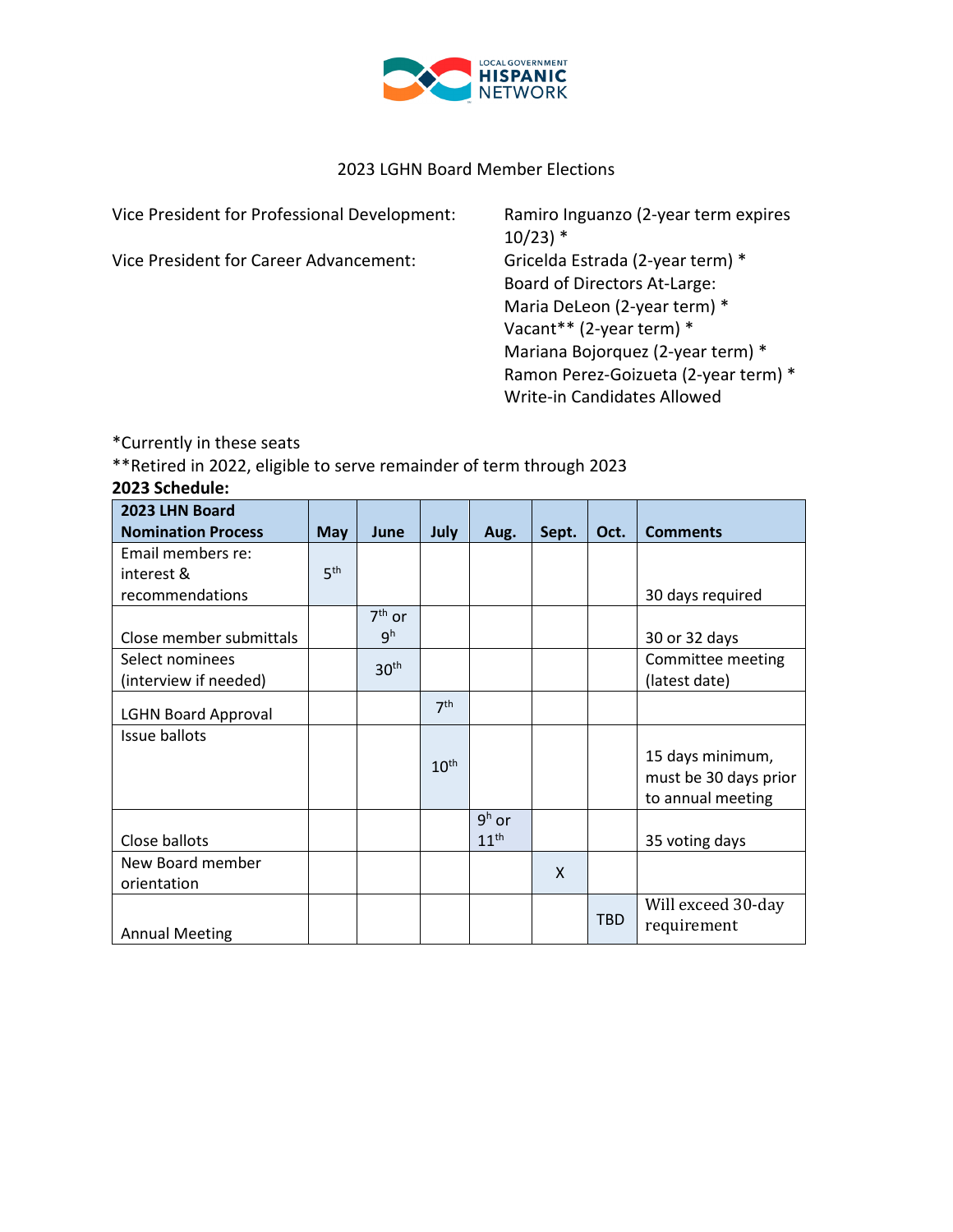

# **Corporate Sponsorships and Benefits**

These sponsor levels and benefits include suggestions from the April 22 committee meeting.

Updated May 2, 2022

|                                                  | Signature<br>\$75,000 | Platinum<br>\$50,000 | Gold<br>\$25,000 | Silver<br>\$15,000 | <b>Bronze</b><br>\$5,000 | Advocate<br>Up to \$5,000 |
|--------------------------------------------------|-----------------------|----------------------|------------------|--------------------|--------------------------|---------------------------|
| Private Annual Event with Board of Directors     | x                     | X                    |                  |                    |                          |                           |
| Advisory Seat on LGHN Board of /directors        | x                     | X                    |                  |                    |                          |                           |
| Participation on LGHN committee(s) as ex officio | X                     | X                    | X                | X                  | 1                        |                           |
| member                                           |                       |                      |                  |                    |                          |                           |
| Webinar Presentation(s) to LGHN Members          | X.                    | X                    | X                | X                  |                          |                           |
| Front Page Logo Placement on LGHN Website with   | X                     | X                    |                  |                    |                          |                           |
| Link to Sponsor Website                          |                       |                      |                  |                    |                          |                           |
| Logo Placement on LGHN Sponsor Page with Link to |                       |                      | X                |                    |                          |                           |
| Sponsor Website                                  |                       |                      |                  |                    |                          |                           |
| Logo Placement on LGHN Sponsor Page without      |                       |                      |                  | X                  | X                        | X                         |
| Link to Sponsor Website                          |                       |                      |                  |                    |                          |                           |
| <b>Access to LHGN Member Directory</b>           | X                     | $\mathsf{X}$         | X                | X                  | X                        | X                         |
| Recognition at LGHN Regional Events              | X.                    |                      | X.               | X                  |                          |                           |
| <b>Recognition at LGHN National Events</b>       | X                     | X                    |                  |                    |                          |                           |
| Seats an Annual LGHN Awards Dinner               | 1 Table               | 1 Table              | 4-5 Seats        | 2 seats            | 2 seats                  |                           |
| Limited Use of LGHN Logo on Company Website      | x                     | X                    | X                |                    |                          |                           |
| with Approval                                    |                       |                      |                  |                    |                          |                           |
| <b>TBD</b>                                       |                       |                      |                  |                    |                          |                           |

The chart does not include sponsor benefits for the conference.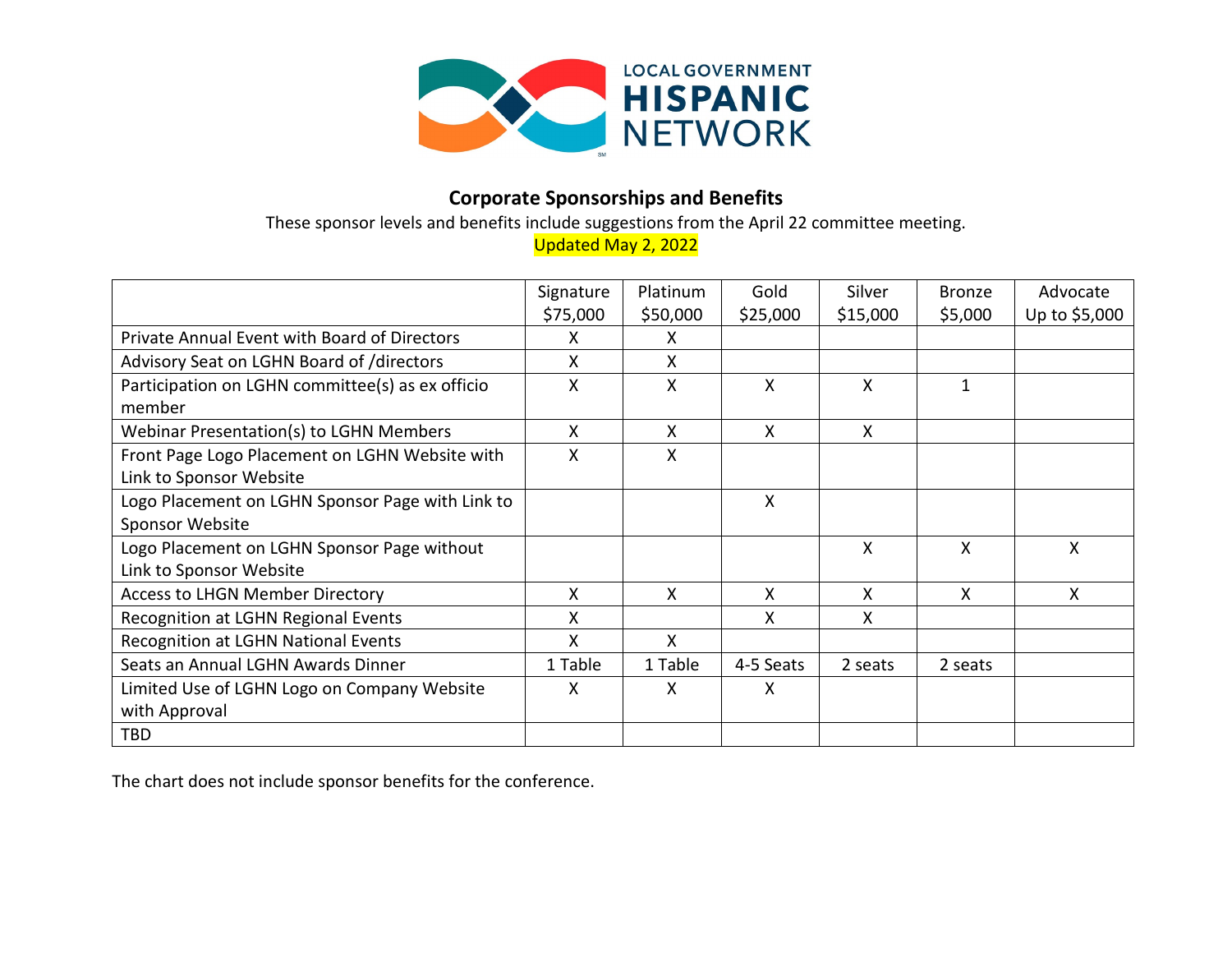

*"When you invest in people, they will invest in their communities. LGHN encourages its members to invest in themselves and pay it forward to the next generation." Frances Gonzales, LGHN founding member, LGHN past president and former Chief of Staff to the Secretary of Housing and Urban Development for President Obama*

# **LGHN 2022 Corporate Sponsorship and Member Program**

# Updated May 2, 2022

## *LGHN invites you to become a corporate sponsor…*

Public/private partnerships are a critical component enabling local governments to provide the highest quality services to their communities. LGHN offers a unique opportunity to reach Hispanic local government professionals and all public sector professionals servicing the Hispanic populations. As the leading organization for the professional development of public service professionals at the local level, *our mission is to*

- Increase the volume of Hispanic local government city/county managers, and department directors
- Provide critical training along with leadership opportunities for future local government professionals and leaders
- Advise and provide guidance to local government leaders on methods and means to productively engage Hispanic populations within their jurisdictions
- Assist all local government managers of communities with Hispanic/Latino residents to enhance the quality of life of their Hispanic populations

LGHN has over 1,000 members and membership is expected to double in the next three years. Currently LGHN has chapters in

- Austin, TX
- Phoenix, AZ
- Mesa, AZ
- Glendale, AZ
- Western Michigan
- Oregon

Chapters are under development in Washington, Colorado, Texas, New Mexico, Florida, Chicago/Illinois, Washington D. C., and California.

## *Benefits of becoming a corporate sponsor and member of LGHN*

Sponsors will receive corporate membership in LGHN. For our sponsors, LGHN offers an array of opportunities to connect with LGHN members and communities:

- A forum for corporations to interact with local government decision makers,
- Collaboration mutual public/private challenges and opportunities,
- Collaboration on local government solutions to service delivery programs,
- Participation on LGHN committees,
- A variety of opportunities to showcase services and products,
- Access to the LGHN member directory,
- Receive exposure at regional and national events, and
- Form strategic partnerships with LGHN members.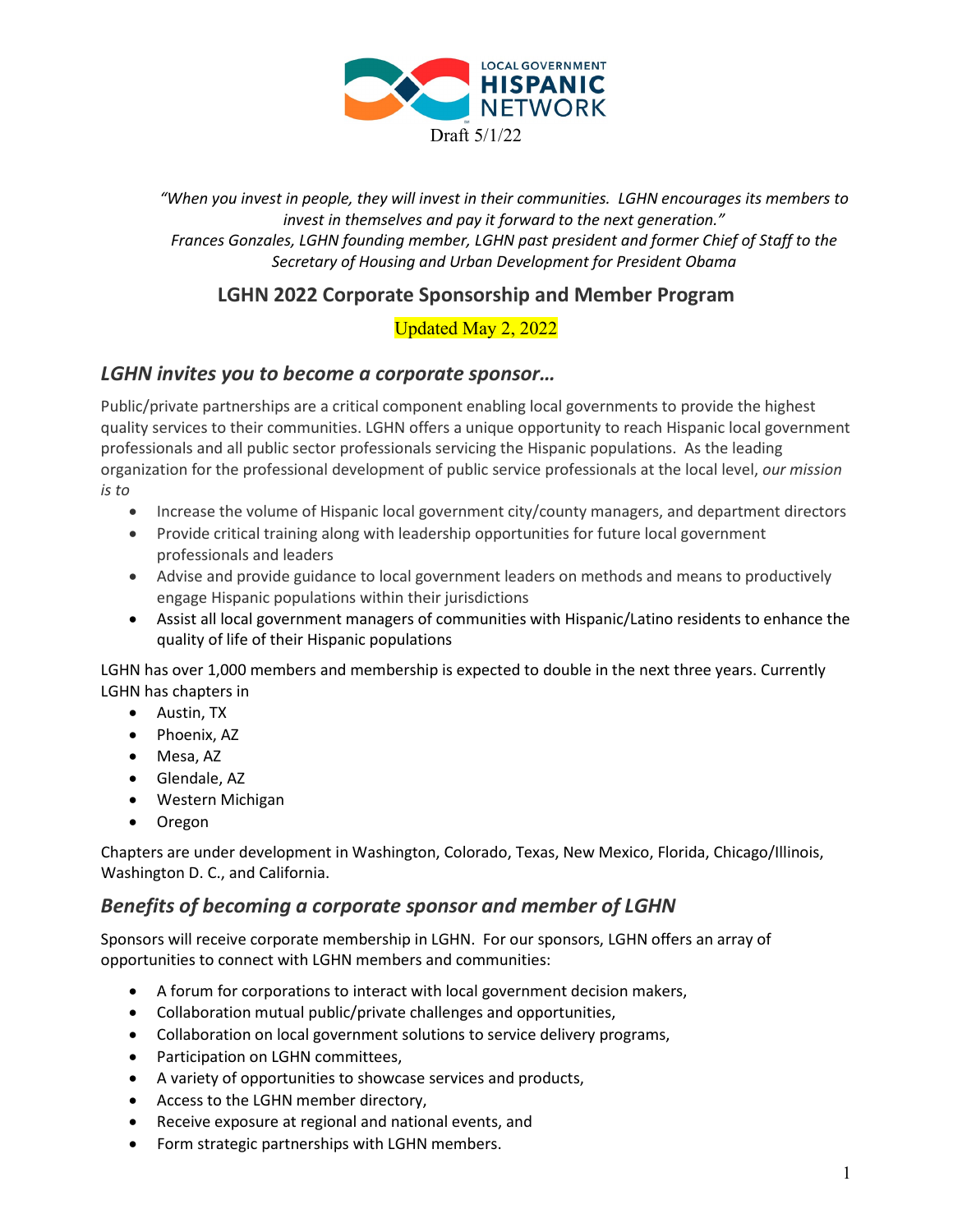

## *Corporate sponsorship levels*

### **Signature/Founders (one per industry): \$75,000 (?) (3-year commitment)**

- Biannual private forum/event with LGHN board of directors,
- Advisory seat on LGHN board of directors
- Participate as ex officio member on LGHN committee of sponsor's choosing,
- Dedicate funds to one or more LGHN program (optional, may be designated as sole sponsor)
- Presentation of webinar(s) of sponsors choosing for LGHN members,
- Front page logo placement and link to sponsor website,
- Logo placement on brochures and promotional information
- Access to LGHN member directory,
- Recognition at LGHN regional and national events,
- Table (8-10 seats) at LGHN annual dinner and awards program,
- Limited use of LGHN logo on company website with approval.

#### **Platinum (one per industry): \$50,000 (?) (three-year commitment)**

- Biannual private forum/event with LGHN board of directors,
- Dedicate funds to one or more LGHN program (optional, may be designated as sole sponsor),
- Participate as ex officio member on LGHN committee of sponsor's choosing,
- Presentation of webinar(s) of sponsors choosing for LGHN members,
- Logo on sponsor website page and link to sponsor website,
- Logo placement on brochures and promotional information
- Access to LGHN member directory,
- Recognition at LGHN national events,
- Table (8-10 seats) at LGHN annual dinner and awards program,
- Limited use of LGHN logo on company website with approval.

#### **Gold: \$25,000 (?) (three-year commitment)**

- Dedicate funds to one-two LGHN program (optional),
- Presentation of webinar(s) of sponsors choosing for LGHN members,
- Participate as ex officio member on LGHN committee of sponsor's choosing,
- Logo on sponsor website page and link to sponsor website,
- Logo placement on brochures and promotional information
- Access to LGHN member directory,
- Recognition at LGHN regional events,
- Four-five seats at LGHN annual dinner and awards program,
- Limited use of LGHN logo on company website with approval.

#### **Silver: \$15,000 (?) (no multiyear commitment)**

- Dedicate funds to one-two LGHN programs (optional),
- Presentation of webinar(s) of sponsors choosing for LGHN members,
- Participate as ex officio member on LGHN committee of sponsor's choosing,
- Logo on sponsor website page with link,
- Logo placement on brochures and promotional information
- Access to LGHN member directory,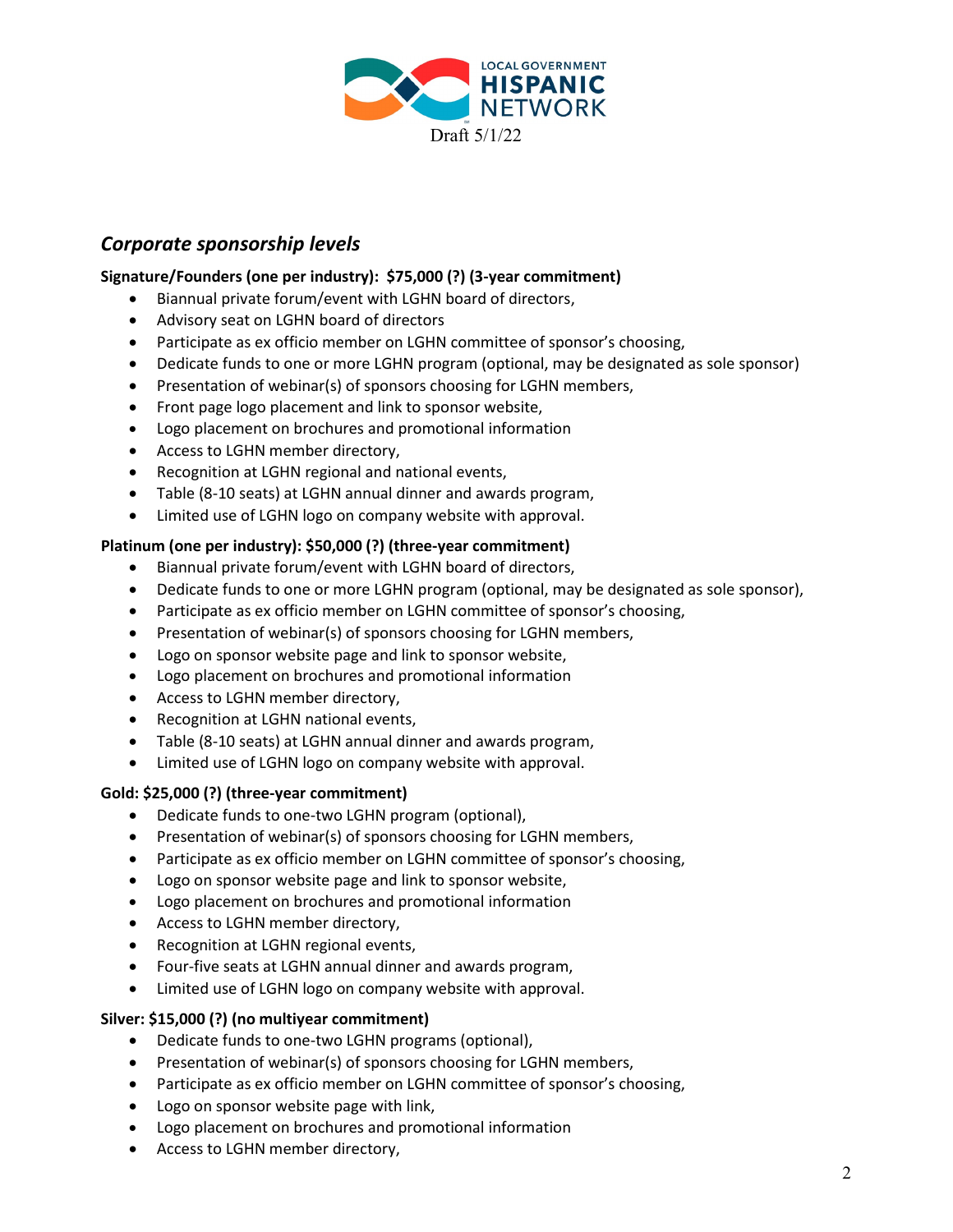

- Recognition at LGHN regional events,
- Two seats at LGHN annual dinner and awards program,

#### **Bronze: \$5,000 (no multiyear commitment)**

- Dedicate funds to one LGHN program (optional),
- Logo on sponsor website page without link,
- Participate as ex officio member on LGHN committee of sponsor's choosing,
- Logo placement on brochures and promotional information
- Access to LGHN member directory, and
- Two seats at LGHN annual dinner and awards program,

#### **Advocate: Up to \$5,000 (no multiyear commitment)**

- Dedicate funds to one LGHN program (optional),
- Logo on sponsor website page without link,
- Participate as ex officio member on LGHN committee of sponsor's choosing,
- Access to LGHN member directory.

Examples of opportunities to showcase business services and products include:

- *Present strategies and solutions via webinars* to address local government challenges and grow the professional capacity and competency of our members,
- *Interact* at the LGHN dinner at the International City/County Managers' Association conference
- *Participate in the biennial conference* as a sponsor, presenter, and/or exhibitor with members and affiliates who have come together to network, learn, and celebrate Hispanic heritage,
- *Participate in LGHN national and chapter joint events* including trainings, information exchanges, networking and celebrations that highlight Hispanic heritage
- *Participate in the LGHN Madrinas y Padrinos* mentorship program with entry level, mid-manager and/or upper management participants, and
- *Participate on LGHN committees* including the international training and mentorships led by LGHN members with other local government professionals in Spanish speaking countries around the world. Other committee opportunities are:
	- o Membership development
		- Chapter support
	- o Professional development
		- **Biennial conference planning**
	- o Career advancement
	- o Communications

## *Tax exempt status*

To become a corporate sponsor and promote your company's commitment to growing the Hispanic local government professionals and NextGen leaders contact us today. LGHN is a nonprofit 501 (c) (3) (Tax ID #52-2298063) and governed by a Board of Directors that represent local government leaders from across the country.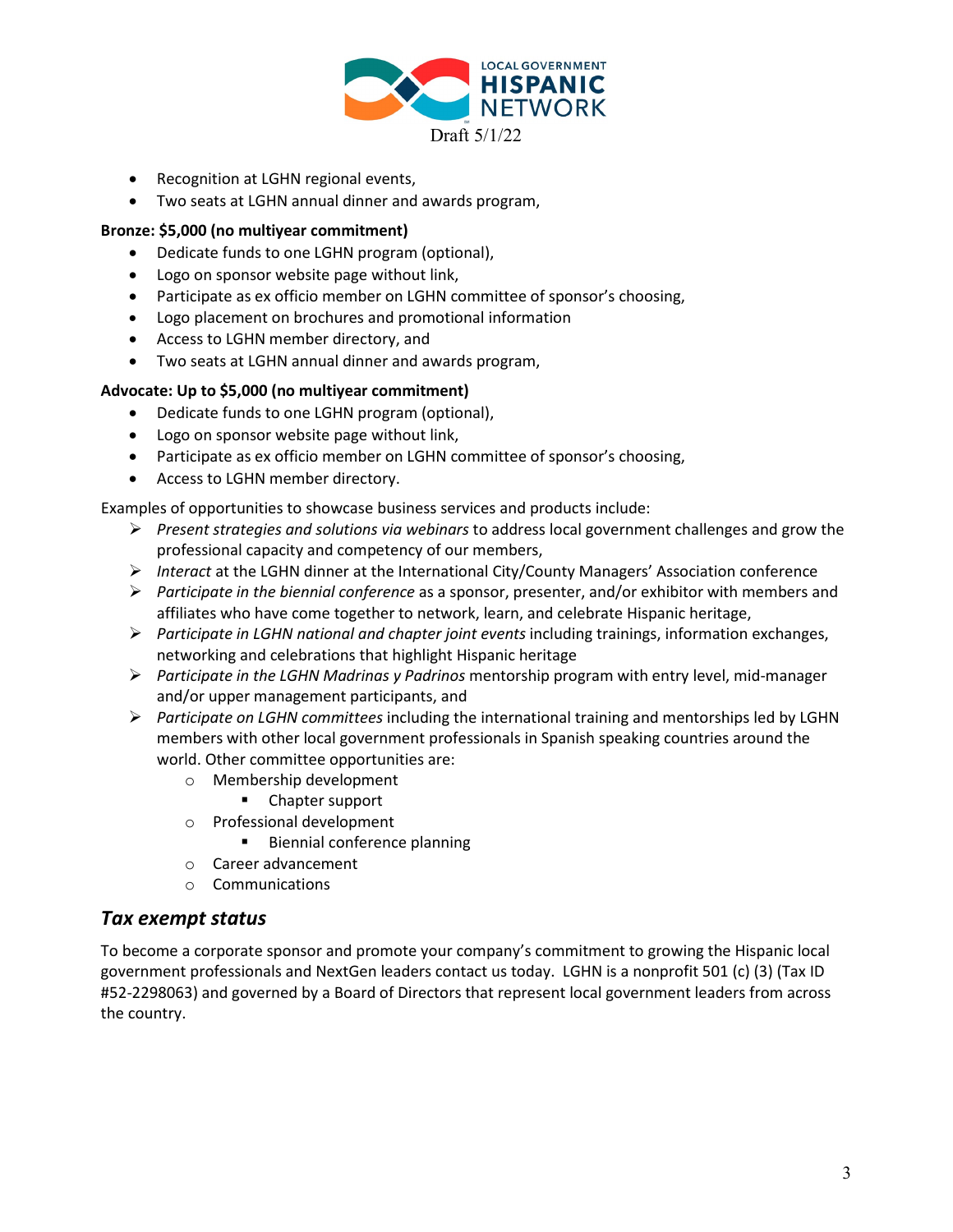

# **LGHN Committee Work Plan and Updates Board of Director's Meeting**

# **May 2022**

| <b>LGHN Committee Work Plans for</b><br>2022 and 2023                                                                                                                                                                                                                                                                                                                                                                                                                                                                                                                                                                                                                                                                                                                                  | <b>Board Discussion 1/8/22</b>                                                                                                                                                                                                                                                                                                                                                                                                                                                                                                                                                                                   | Updated 5/4/22                                                                                                                                                                                                                      |
|----------------------------------------------------------------------------------------------------------------------------------------------------------------------------------------------------------------------------------------------------------------------------------------------------------------------------------------------------------------------------------------------------------------------------------------------------------------------------------------------------------------------------------------------------------------------------------------------------------------------------------------------------------------------------------------------------------------------------------------------------------------------------------------|------------------------------------------------------------------------------------------------------------------------------------------------------------------------------------------------------------------------------------------------------------------------------------------------------------------------------------------------------------------------------------------------------------------------------------------------------------------------------------------------------------------------------------------------------------------------------------------------------------------|-------------------------------------------------------------------------------------------------------------------------------------------------------------------------------------------------------------------------------------|
| A. Executive Committee Chair - Raymond<br><b>Gonzales</b> - Staff support from Christine<br>1. LGHN values and process to confirm<br>alignment by third-party contractors<br>2. Explore partnerships with other organizations<br>and build relationships<br>3. Better define relationships with and<br>opportunities for participating in programs<br>offered by LGHN affiliates (NFBPA, I-NAPA,<br>NACA, GFOA).<br>4. Create a master calendar of affiliate<br>activities.<br>5. Review terms of ICMA affiliate agreement<br>and establish expectations of ICMA<br>6. Set time and develop agenda for leadership<br>meeting with ICMA<br>7. Update Board commitment forms<br>8. Recommendations for emerging leaders<br>award<br><b>Regular meeting: As needed basis</b><br>$\bullet$ | Review and update values and mission<br>$\bullet$<br>statement (at the fall 2022 Board<br>retreat)<br>Better define LGHN relationship with<br>affiliates and invite the presidents of<br>each organization and establish a<br>regular meeting to catalyze<br>collaborative efforts (Bob, Ray, and<br>Ramiro)<br>Create a plan including key messages<br>to meet with ICMA leaders spring 2022<br>and at the conference 9/17-22/22<br>Collaborate with ICMA to create<br>master calendar<br>Victor will work with the ICMA Board<br>regarding commitments to LGHN<br>Review the Board commitments 2/22<br>meeting | 1. Meeting held April 20, 2022<br>a. Quarterly budget review and<br>proposed actions to address<br><b>Management Partners contract</b><br>amendment - July 2022<br>b. Recommend candidate to fill<br>the board vacancy $-$ May 2022 |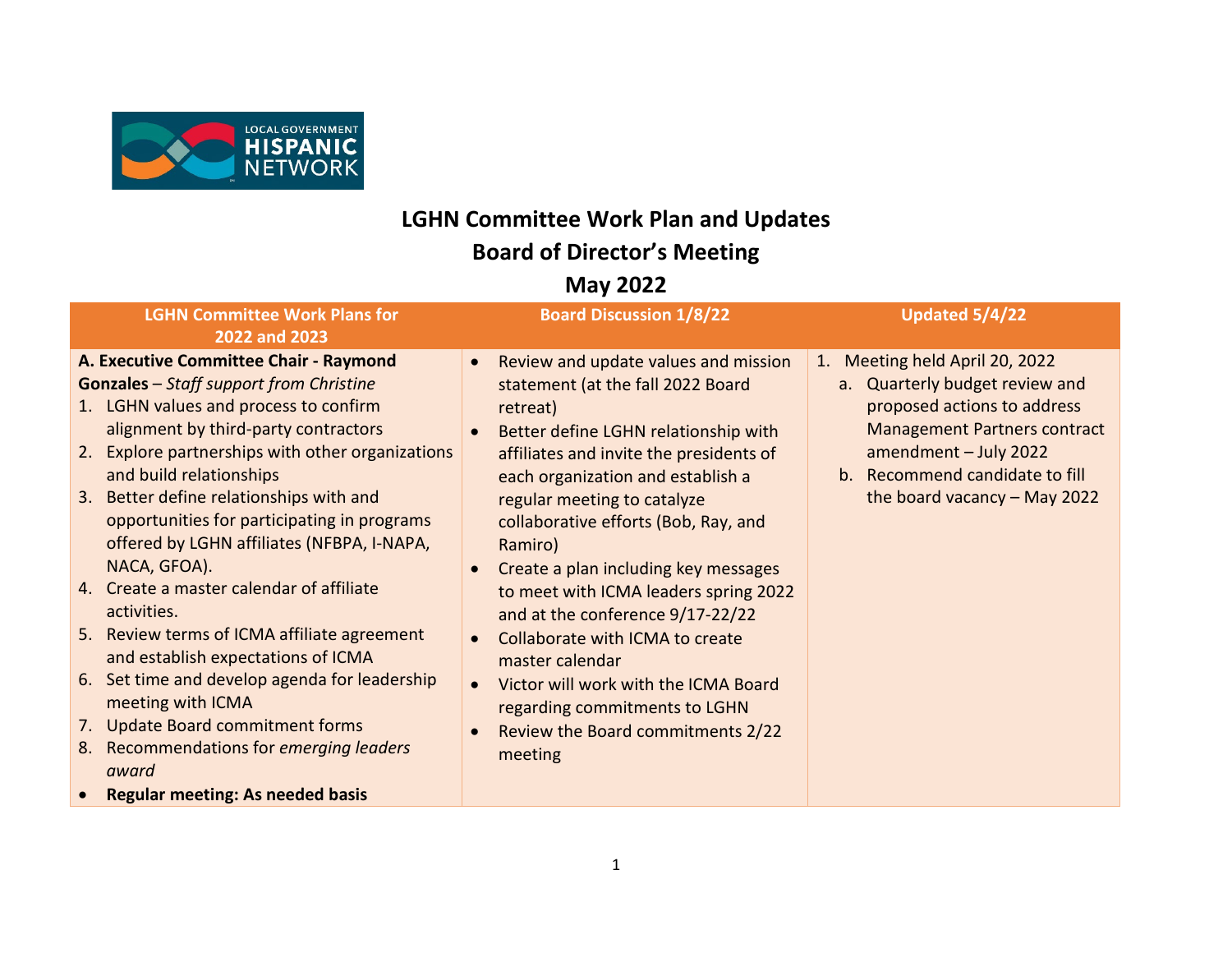## **LGHN Committee Work Plans for 2022 and 2023**

**B. Professional Development Committee Chair - Ramiro Inguanzo** – *Staff support from Christine*

- 1. Negotiate new training programs with SGR
- 2. Identify topics for 2022 webinars
- 3. Reach out to LGHN chapters to assist with regional in-person training and networking sessions
- 4. Identify affiliate events that will include LGHN sponsored sessions
	- **Regular meeting time: Third Tuesday of every month at 9 am PT**
	- **i.** *PDC Conference Planning Subcommittee.* Finalize 2023 LGHN Conference location, dates and recruit a "host" committee. Review conference planning responsibilities and establish working schedule for the planning process. Recruit LGHN members to assist and serve on the conference planning committee. Identify potential sponsors for 2023 conference. **Regular meeting time: April 28, 2022**

**Board Discussion 1/8/22 Updated 5/4/22**

- 1. ICMA accepted six affiliate session proposals
	- Mental health services and new ways to provide public safety response, LGHN lead
	- Policing in 2022 and how communities are delivering positive outcomes, I-NAPA lead
	- Intersection of Sustainability and DEI, LGHN lead
	- Institutionalizing diversity, equity, and inclusion into the culture of your organization, NACA lead
	- Fostering civility effectively during dynamic times with appointed and elected officials, LGHN lead
	- Conversation with ICMA Affiliate Leaders, ICMA lead
	- Great resignation Women's Lunch, NACA lead
- 2. Biennial conference committee chairs met 4/28. The conference will remain at the Caribe Royale in Orlando, FL, and span  $11/1/23$  – 11/4/23 (Wednesday through Saturday) *Themes*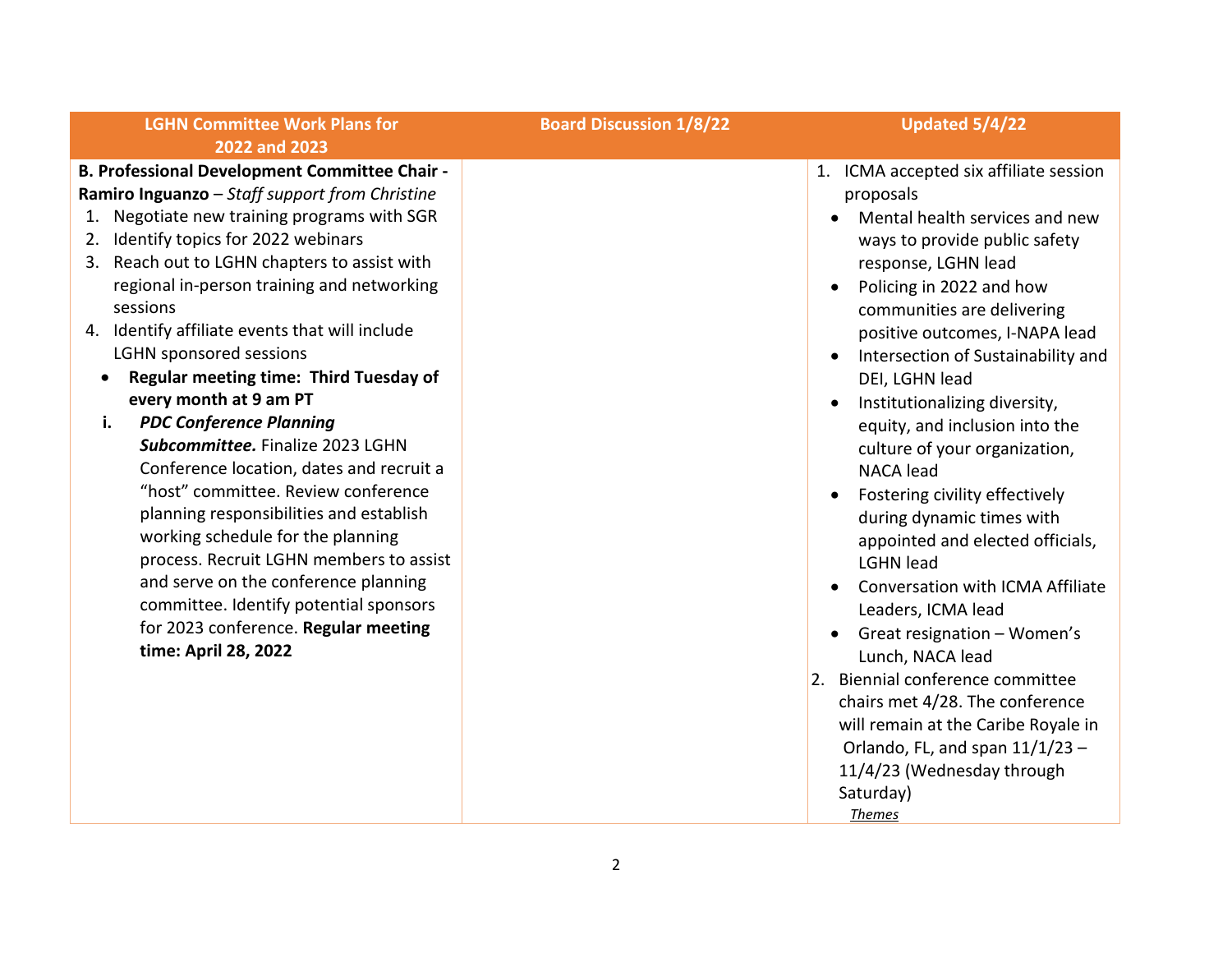| <b>LGHN Committee Work Plans for</b><br>2022 and 2023 | <b>Board Discussion 1/8/22</b> | Updated 5/4/22                                                                                                                                                                                                                                                                                                                                                                                                                                                                                                                                                                                                                                                                                                                                                                                                                                                                                                                     |
|-------------------------------------------------------|--------------------------------|------------------------------------------------------------------------------------------------------------------------------------------------------------------------------------------------------------------------------------------------------------------------------------------------------------------------------------------------------------------------------------------------------------------------------------------------------------------------------------------------------------------------------------------------------------------------------------------------------------------------------------------------------------------------------------------------------------------------------------------------------------------------------------------------------------------------------------------------------------------------------------------------------------------------------------|
|                                                       |                                | Connect, collaborate, succeed!<br><b>Tracks and Sessions</b><br><b>Expanding borders</b><br>Smash the "glass ceiling"<br>Leadership lessons and ethics<br>Regionalism best practices<br>Identity issues and related topis<br>International session - one concurrent in<br>each time block<br><b>IBTS</b><br><b>AECOM</b><br><b>Grow your community culture</b><br>Community engagement<br>Civility and crucial community<br>conversations (ethics)<br>What's stopping YOU?<br>Cultivating your organization's talent:<br>succession planning<br>Promote Hispanic Heritage in your<br>community and organization<br><b>Building community inclusivity</b><br>Innovate and reinvent!<br>Sustainability<br>IBTS, AECOM (transport drones)<br>Affordable housing - new approaches<br>(LIFT/purpose-built communities in<br>Orlando - site visit)<br>SMART cities (panel)<br>3. Annual membership meeting<br>potential date change from |
|                                                       |                                | October 6-8 to October 20-22 in                                                                                                                                                                                                                                                                                                                                                                                                                                                                                                                                                                                                                                                                                                                                                                                                                                                                                                    |
|                                                       |                                | Chicago, IL due to Chicago<br>marathon scheduled October 9.                                                                                                                                                                                                                                                                                                                                                                                                                                                                                                                                                                                                                                                                                                                                                                                                                                                                        |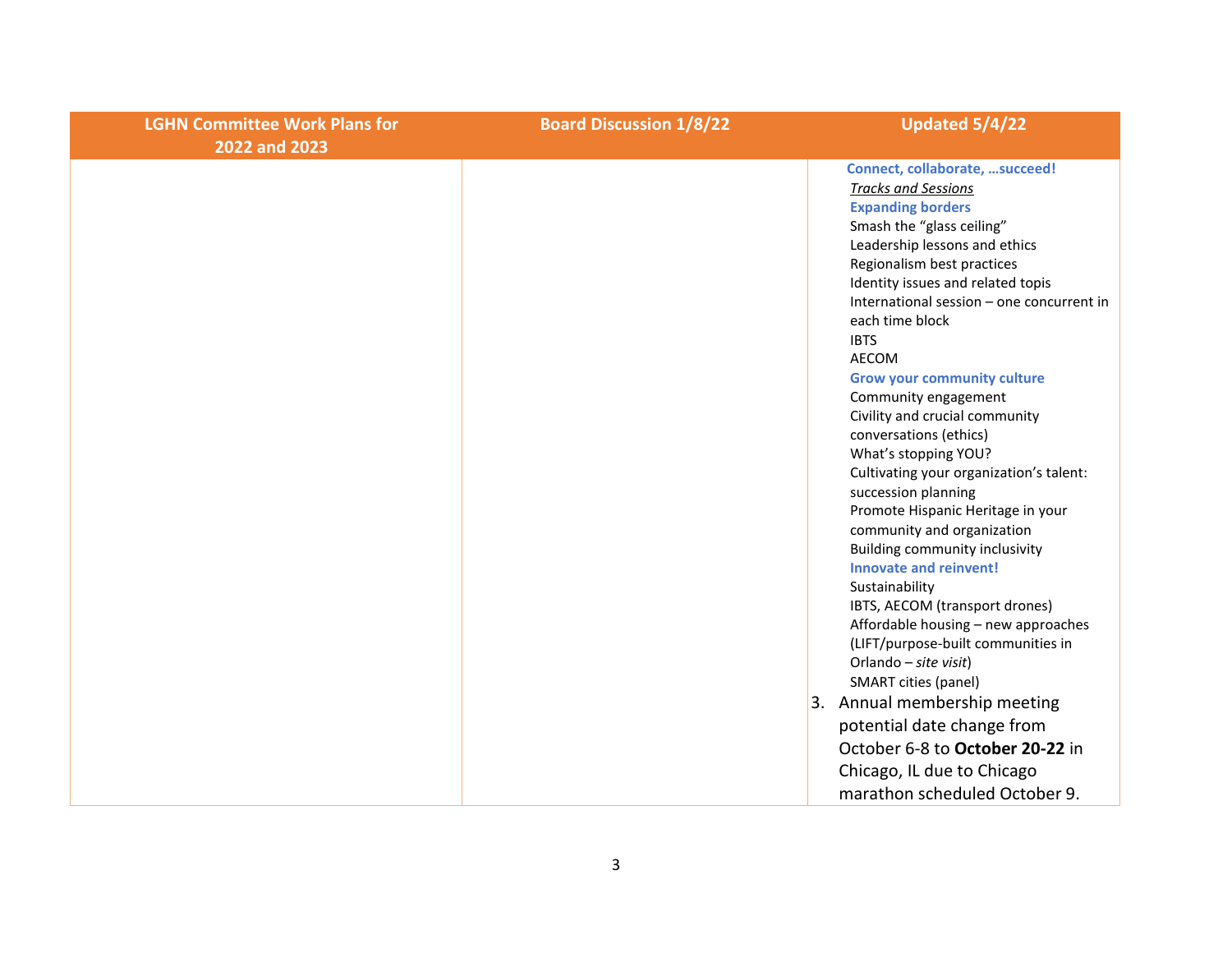| <b>LGHN Committee Work Plans for</b><br>2022 and 2023                                                                                                                                                                                                                                                                                                                                                                                                                                                                                                                                                                                                                                                                                                  | <b>Board Discussion 1/8/22</b>                                                                                                                                                                                                                                                                                                                                                                                                                                                                                                        | Updated 5/4/22                                                                                                                                                                                                                                                                                                                       |
|--------------------------------------------------------------------------------------------------------------------------------------------------------------------------------------------------------------------------------------------------------------------------------------------------------------------------------------------------------------------------------------------------------------------------------------------------------------------------------------------------------------------------------------------------------------------------------------------------------------------------------------------------------------------------------------------------------------------------------------------------------|---------------------------------------------------------------------------------------------------------------------------------------------------------------------------------------------------------------------------------------------------------------------------------------------------------------------------------------------------------------------------------------------------------------------------------------------------------------------------------------------------------------------------------------|--------------------------------------------------------------------------------------------------------------------------------------------------------------------------------------------------------------------------------------------------------------------------------------------------------------------------------------|
| C. Career Development Committee Chair (and<br>Vice President for Career Development) -<br>Gricelda Estrada - Staff support from Christine<br>Kick off revised Madrinas/Padrinos coaching<br>1.<br>program. Upcoming check-ins March 1, May<br>24, and celebration this summer<br>2. Create strategy for youth/student<br>engagement<br>3. Outreach to executive search firms for<br>assistance with interview skills, resume<br>writing, etc.<br>4. Foster university partnerships (John J<br>College, NY; Maxwell School; ICMA Fellows;<br>University of San Francisco and Monica<br>Hudson)<br>Engage more Board members to serve as<br>5.<br>mentors<br><b>Regular meeting time: Every other week</b><br>$\bullet$<br><b>September through June</b> | Successful launch of new structured<br>$\bullet$<br>mentorship program. More about<br>program results summer 2022. Likely<br>grow the toolbox to support the<br>program.<br><b>Consider offering professional</b><br>$\bullet$<br>assessment tools through the Madrinas<br>y Padrinos program (and Matt, Noel,<br>Victor, and Carlos volunteered to<br>assist)<br>Create similar structured program for<br>$\bullet$<br>youth through 2022. Set up meeting<br>with youth and universities to build a<br>pipeline of new professionals | 1. Next Madrinas y Padrinos training<br>and check-in meeting scheduled<br>on May 24 9:00 am PT/Noon ET                                                                                                                                                                                                                               |
| D. Membership Committee Chair and Vice<br>Chair - Bob Harrison and Marcus Steele -<br>Staff support from Karen<br>1. Kick off joint membership drive with ICMA<br>a. Target membership outreach to<br><b>Hispanic City managers</b><br>b. Target membership outreach to state<br>associations to establish partnerships<br>2. Track membership growth and report<br>regularly to the LGHN board                                                                                                                                                                                                                                                                                                                                                        | Working with ICMA on joint<br>$\bullet$<br>membership drive to recruit new<br>members to LGHN<br>Collaborating with local government<br>$\bullet$<br>state chapters has been an effective<br>method to build membership (and<br>NACA)<br>Building regional chapters where we<br>$\bullet$<br>have advocates. Targets include<br>Chicago, CO/NM (Matt), Washington                                                                                                                                                                     | 1. New Florida Chapter:<br>Collaborating with Latinos in<br><b>Florida Local Government</b><br>Management; bylaws agreed<br>upon; volunteers for membership<br>and communications committees<br>requested; options for dues<br>structure reviewed. Working group<br>meeting held April 29 to start the<br>committee planning process |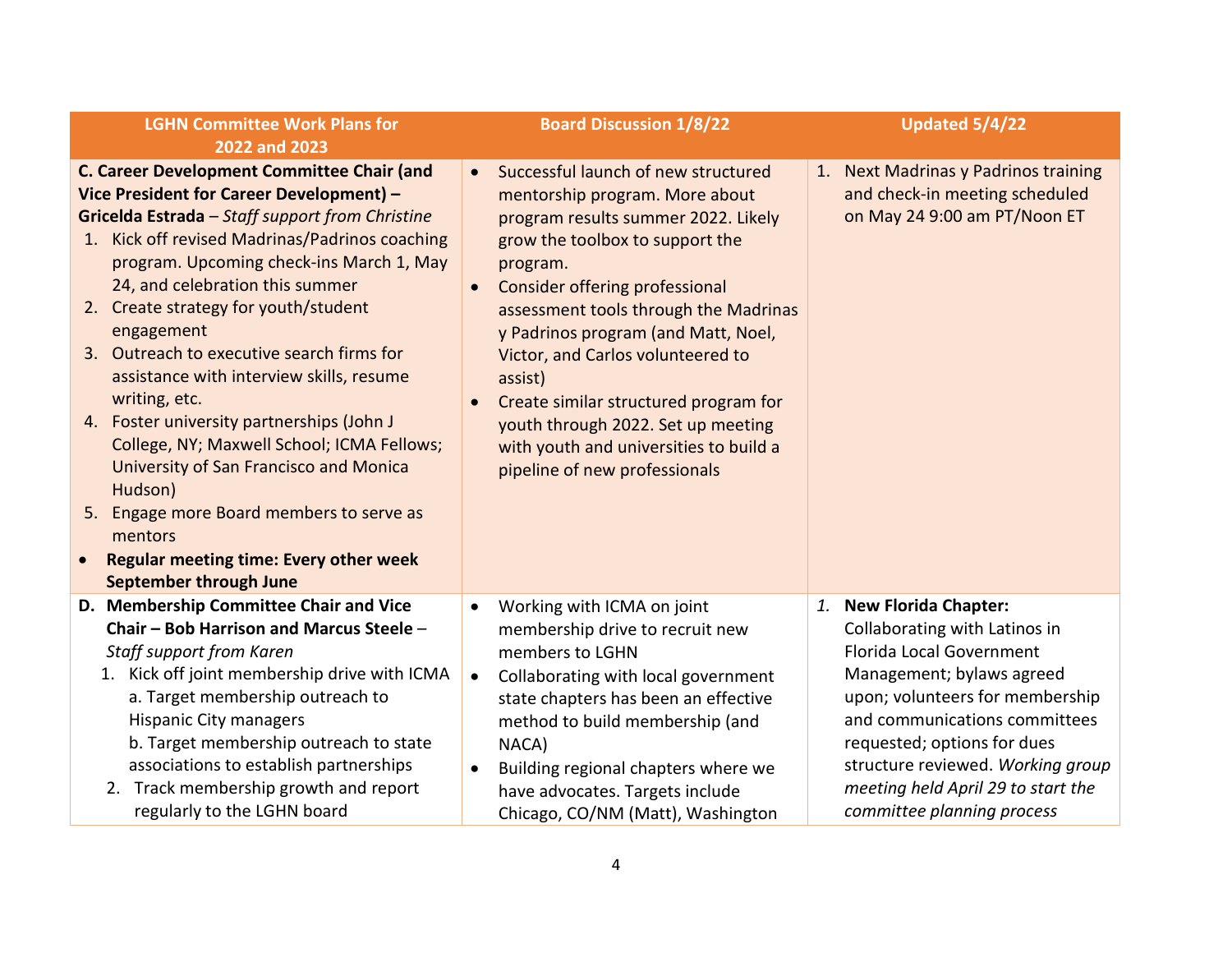#### **LGHN Committee Work Plans for 2022 and 2023**

- 3. Work with NACA to increase County membership
- 4. Pursue new regional chapters and set priorities for 2022 (See tools on the LGHN website.)
- **Regular meeting time: Second Friday of the month at 8:30 am PT**
	- **I.** *Chapters Advisory Subcommittee Chair – Marcus Steele***.** Establish advisory committee in conjunction with LGHN chapter representatives. Develop plan to engage chapters on an ongoing basis. Create a chapter recognition program. **Regular meeting time: Quarterly on the third Friday at 8:30 am PT**

#### **Board Discussion 1/8/22 Updated 5/4/22**

(Bob), Florida (Raoul/Ramiro), Columbus, OH, Miami/Dade, and future conference locations, etc.

- Matt asked to join the committee.
- Each chapter should appoint a member to the Chapters Advisory Subcommittee

*(membership drive, kickoff event, communications). Next meeting TBD.*

- 2. **Potential San Antonio, TX Chapter:** Meeting conducted with San Antonio staff to explain process and review templates. Looking to create a county-wide chapter. Next step will be to convene area managers for presentation.
- 3. **New Colorado and New Mexico Chapter:** Matt Rivera conducting meetings with representatives in both states.
- *4.* **New Washington Chapter:** Bob Harrison and Karen Davis met with the WCCMA board on March 18 to propose a statewide vs. central Washington chapter. *Details to be worked out with WCCMA staff and presented at their June board meeting. Meeting scheduled with WCCMA on May 16.*
- *5.* **New Illinois Chapter:** Meeting conducted with GovHRUSA and ILCMA staff in early March. *Follow up meeting planned May 6 at 11 am PT.*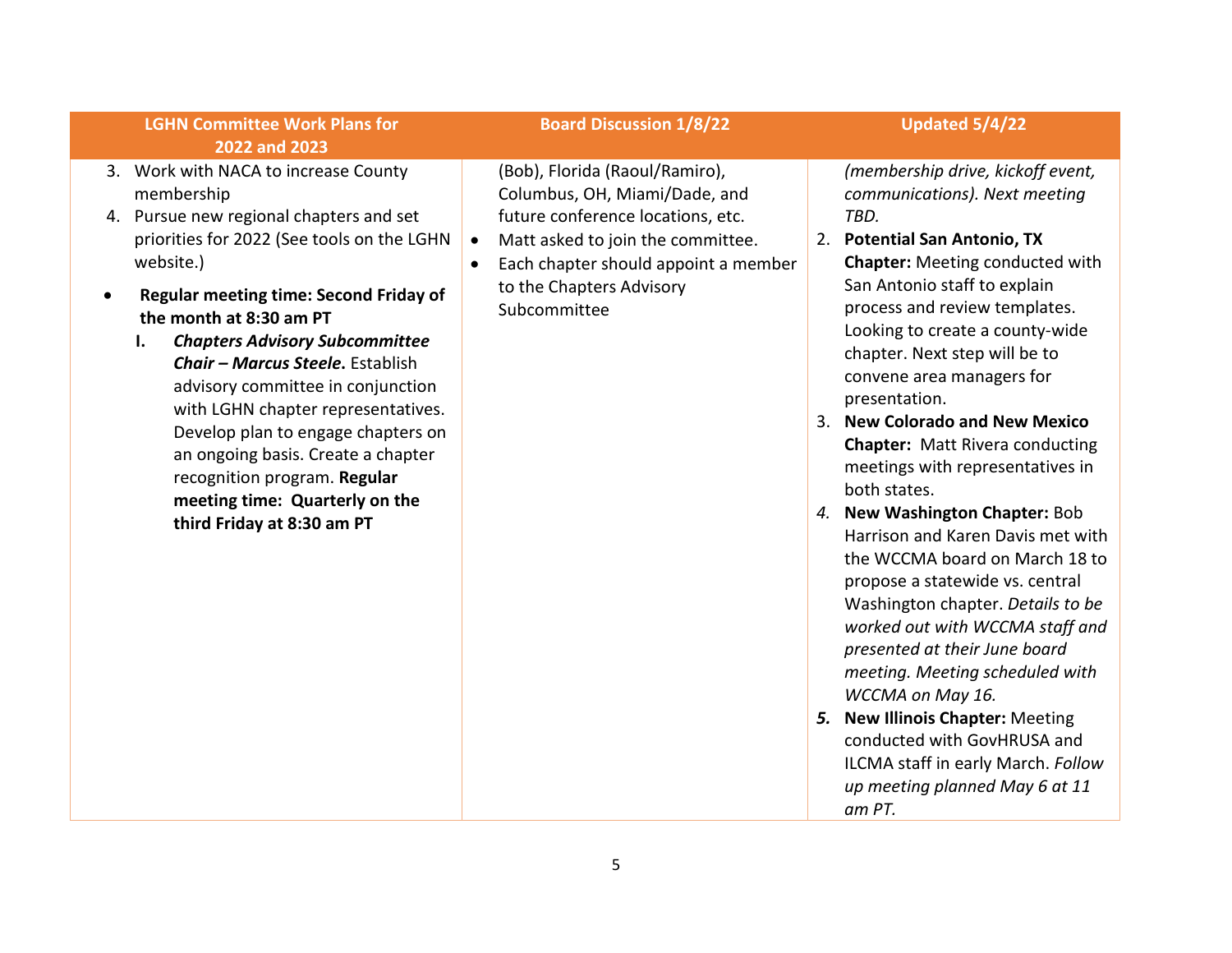| <b>LGHN Committee Work Plans for</b><br>2022 and 2023                                                                                                                                                                                                                                                                                                                                                                                                                                                                                                                      | <b>Board Discussion 1/8/22</b>                                                                                                                                                                                                                                                                                                                                              | Updated 5/4/22                                                                                                                                                                                                                           |
|----------------------------------------------------------------------------------------------------------------------------------------------------------------------------------------------------------------------------------------------------------------------------------------------------------------------------------------------------------------------------------------------------------------------------------------------------------------------------------------------------------------------------------------------------------------------------|-----------------------------------------------------------------------------------------------------------------------------------------------------------------------------------------------------------------------------------------------------------------------------------------------------------------------------------------------------------------------------|------------------------------------------------------------------------------------------------------------------------------------------------------------------------------------------------------------------------------------------|
|                                                                                                                                                                                                                                                                                                                                                                                                                                                                                                                                                                            |                                                                                                                                                                                                                                                                                                                                                                             | 6. Potential Washington, DC Metro<br><b>Chapter:</b> Ramon following up on<br>how to proceed. Next step will be<br>to schedule a meeting to discuss<br>agency vs. jurisdiction<br>memberships (also look at this for<br>Dade County, FL) |
| <b>E. Marketing and Communications Committee</b><br>Co-Chairs - Samantha Tavares - Staff support<br>from Christine and Senior Management Analyst<br>1. Develop/improve social media plan<br>Develop communications and marketing<br>2.<br>strategy and branding<br>3. Assist with organizing posted/recorded<br>webinars and training sessions.<br>4. Social media tracking (Latino leadership<br>institute offers a good model/Denver<br>University)<br>5. Update the LGHN website<br><b>Regular meeting time: Fourth</b><br>Thursday of the month at 10 am PT/1<br>pm ET | Social media communications are an<br>$\bullet$<br>opportunity that we can grow<br>Invite members with communications<br>$\bullet$<br>skills join and lead the committee (Bob<br>to invite mentee from City of Reno)<br>Include co-chair in the call for<br>$\bullet$<br>committees<br>Tap youth/MPA students/university<br>$\bullet$<br>partnerships for interns to assist | 1. Committee met on April 28, 2022,<br>began drafting a communications<br>strategic plan. Next meeting<br>scheduled May 26 at 10 am PT.                                                                                                  |
| <b>Scholarships and Fund Development</b><br>F.<br>Committee Chair - Rolando Fernandez -<br>Staff support from Karen and Christine as<br>needed<br>1. Discuss funding assistance from ICMA                                                                                                                                                                                                                                                                                                                                                                                  | Develop a flexible fund development<br>$\bullet$<br>strategy/policy to dedicate and expend<br>dollars to an array of LGHN activities<br>(scholarships, operations,<br>conference/programming,<br>marketing/social media, etc.)                                                                                                                                              | 1. Staff developed a written<br>summary of sponsorships<br>opportunities week of 3/14/22<br>aligned with LGHN programs and<br>sent to the committee for review.<br>2. Next committee meeting<br>scheduled April 4, 2022, to finalize     |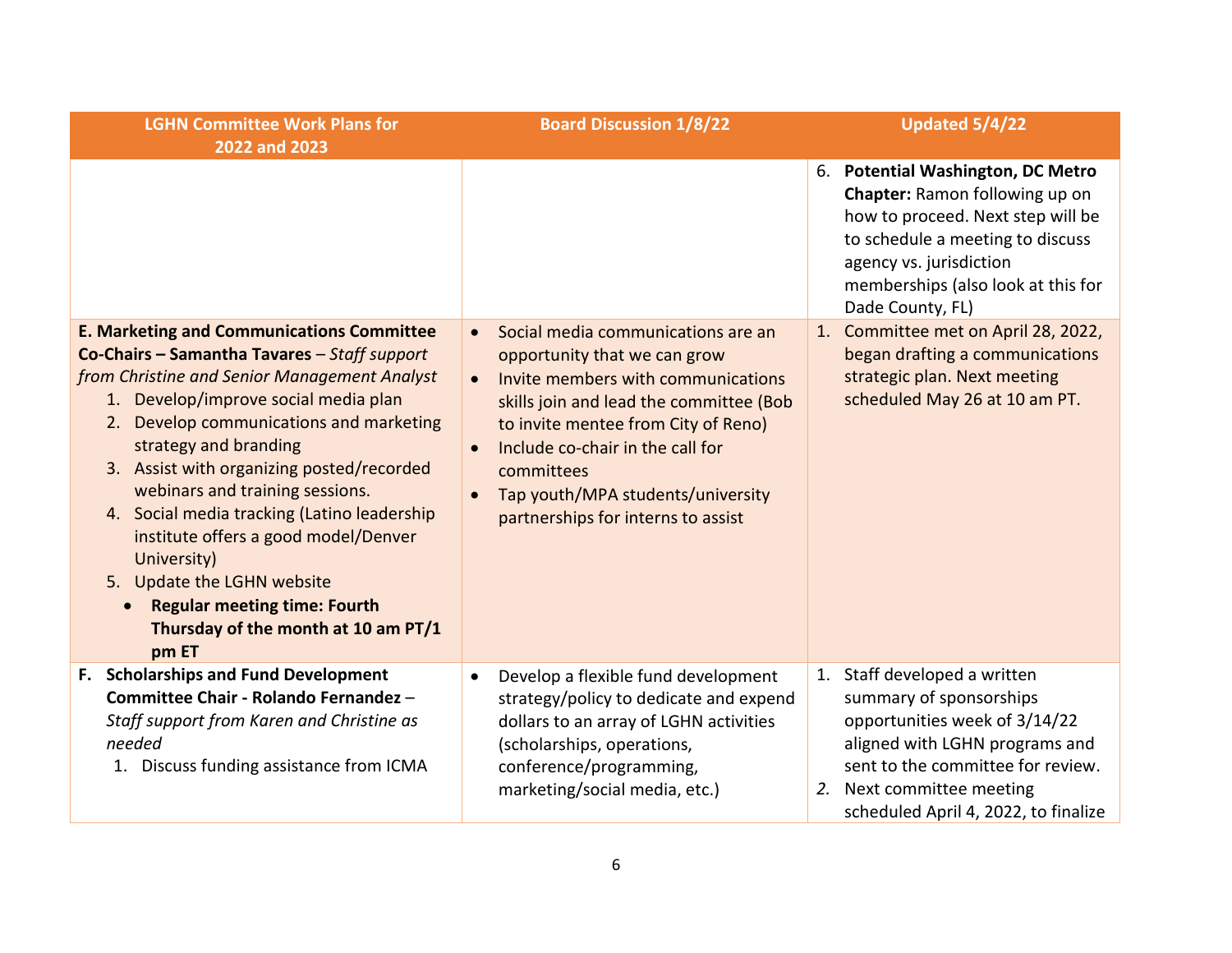| <b>LGHN Committee Work Plans for</b>                                                                                                                                                                                                                                                                                                                                                                                                                                                                                                                                                                                                                                          | <b>Board Discussion 1/8/22</b>                                                                                                                                                                                                                                                                                                                                         | Updated 5/4/22                                                                                                                                                                                                                                                                                                                                                                                               |
|-------------------------------------------------------------------------------------------------------------------------------------------------------------------------------------------------------------------------------------------------------------------------------------------------------------------------------------------------------------------------------------------------------------------------------------------------------------------------------------------------------------------------------------------------------------------------------------------------------------------------------------------------------------------------------|------------------------------------------------------------------------------------------------------------------------------------------------------------------------------------------------------------------------------------------------------------------------------------------------------------------------------------------------------------------------|--------------------------------------------------------------------------------------------------------------------------------------------------------------------------------------------------------------------------------------------------------------------------------------------------------------------------------------------------------------------------------------------------------------|
| 2022 and 2023                                                                                                                                                                                                                                                                                                                                                                                                                                                                                                                                                                                                                                                                 |                                                                                                                                                                                                                                                                                                                                                                        |                                                                                                                                                                                                                                                                                                                                                                                                              |
| 2. Review LGHN value statement (focus on<br>ROI) for potential sponsors and market<br>DEI expertise/resources<br>3. Update sponsor packet with sponsorship<br>options (options include voting<br>membership, review affiliate practices,<br>programming, conference presentations)<br>4. Develop strategy (using the LGHN<br>financial forecast 2022-2025) for sponsor<br>outreach<br>5. Establish working group of retired LGHN<br>members to assist with the "ask"<br><b>Members include Frances Gonzales,</b><br>$\bullet$<br>Matt Rivera, Noel Bernal, Ray Gonzales,<br><b>Orlando Cruz, and United Health Care</b><br>Representative<br><b>Regular meeting time: TBD</b> | Develop sponsor's value statement<br>$\bullet$<br>(Noel to join)<br>Consider creating an endowment policy<br>$\bullet$<br>and/or benchmark<br>Reach out to state associations to grow<br>$\bullet$<br>the endowment/fund<br>development/marketing (Noel - TCM,<br>Rolando - Austin)<br>Board commitments include donating<br>$\bullet$<br>to the LGHN scholarship fund | sponsorship areas and levels of<br>benefits. Committee<br>recommended framework will<br>presented at the LGHN May board<br>meeting.<br>3. April 22 committee meeting:<br>committee recommended a<br>stronger focus on business<br>benefits. Staff researched other<br>organizations, including NFBPA,<br>and revised proposal language and<br>benefit levels. On the May board<br>agenda for discussion.     |
| <b>G. International Committee Chair - Noel Bernal</b>                                                                                                                                                                                                                                                                                                                                                                                                                                                                                                                                                                                                                         | Programming will kick off with Puerto<br>$\bullet$                                                                                                                                                                                                                                                                                                                     | 1. LGHN delegation charged with                                                                                                                                                                                                                                                                                                                                                                              |
| - Staff support from Karen transition to<br><b>Christine summer 2022</b><br>Develop structure for training programs<br>2. Adapt training materials from ICMA<br>credentialing program (adapt program<br>to meet the needs of early to mid-career<br>development professionals)<br>3. Short-term: Use PowerPoint format to<br>adapt and translate training modules                                                                                                                                                                                                                                                                                                             | Rico in partnership with ICMA<br>LGHN members will be surveyed to<br>$\bullet$<br>participate and must speak Spanish<br>April 2022 Puerto Rico Conference<br>$\bullet$<br>will include two LGHN Board<br>members and included in 2022<br>budget                                                                                                                        | creating a chapter in Puerto Rico<br>and preparing to travel to the<br>Sustainability conference April 4-6.<br>2. Staff prepared a conference<br>brochure the week of 3/14/22 and<br>ordered business cards for the<br>delegation's use. Spanish brochure<br>printed and sent to Puerto Rico.<br>3. Continuing to collaborate with<br>ICMA international global training<br>program as a long-term solution. |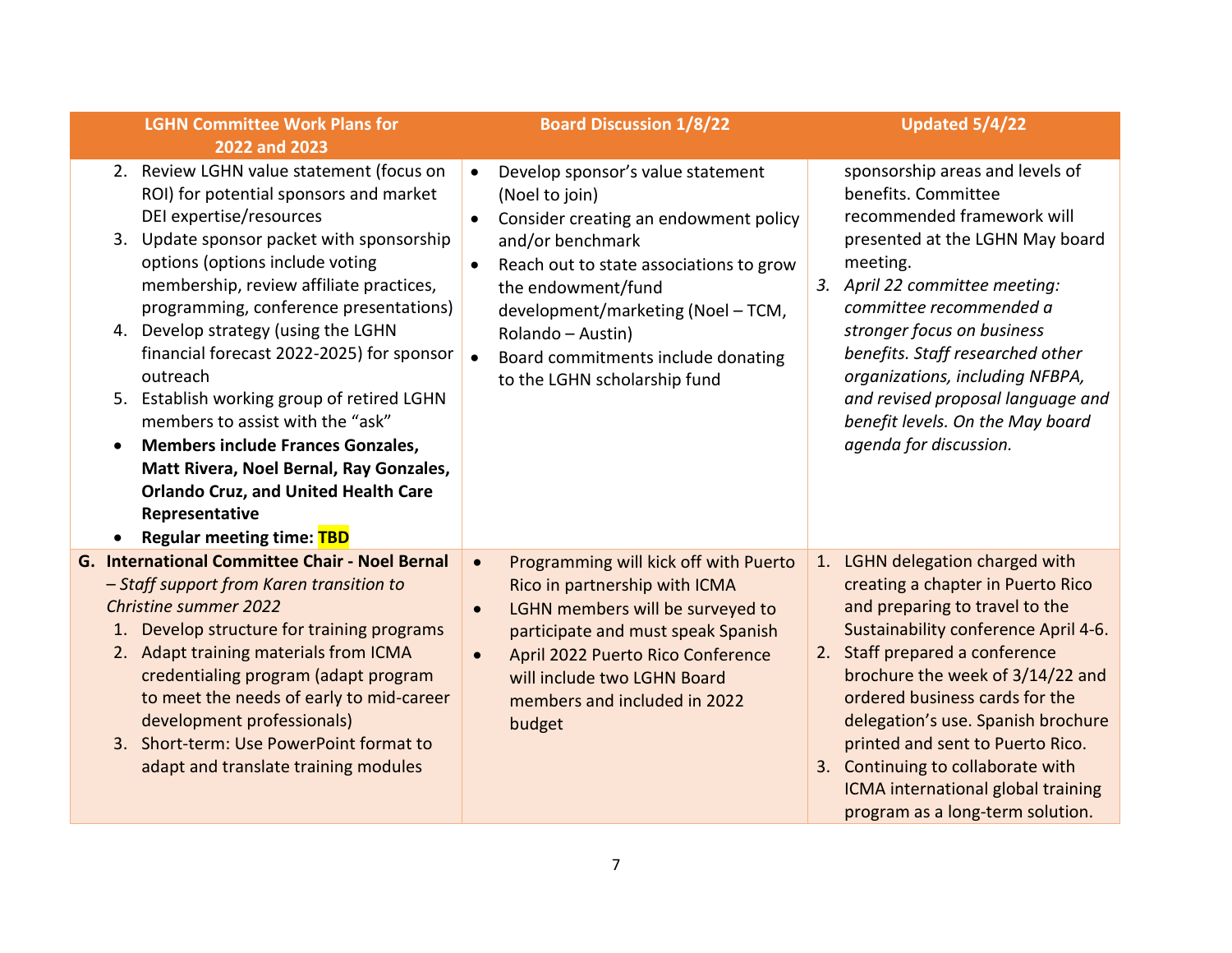|    | <b>LGHN Committee Work Plans for</b><br>2022 and 2023                                                                                                                                                                                                                                                                                                                                                                                                                                                                                                                                           |           | <b>Board Discussion 1/8/22</b>               | Updated 5/4/22                                                                                                                                                                                                                                                                                                                                                                                                                                                                                                                                                                                                                                                                                                                              |
|----|-------------------------------------------------------------------------------------------------------------------------------------------------------------------------------------------------------------------------------------------------------------------------------------------------------------------------------------------------------------------------------------------------------------------------------------------------------------------------------------------------------------------------------------------------------------------------------------------------|-----------|----------------------------------------------|---------------------------------------------------------------------------------------------------------------------------------------------------------------------------------------------------------------------------------------------------------------------------------------------------------------------------------------------------------------------------------------------------------------------------------------------------------------------------------------------------------------------------------------------------------------------------------------------------------------------------------------------------------------------------------------------------------------------------------------------|
|    | 4. Long-term: Complete translations of the<br>ICMA materials that were identified for<br><b>Puerto Rico</b><br>Invite LGHN members to create case<br>5.<br>studies in line with the training structure<br>6. Market the training opportunities<br>a. Outreach to potential trainers from<br>LGHN membership and survey<br>administered in 2022 (must be<br><b>Spanish speakers)</b><br>b. Market to Puerto Rican jurisdictions<br>7. Administer/conduct training<br>8. Finalize "certification" process<br><b>Regular meeting time: First</b><br>$\bullet$<br>Wednesday of the month at noon PT |           |                                              | However, LGHN will proceed<br>independently now to develop<br>programming that meets new<br>member/chapter needs.<br>4. Noel Bernal identifying sponsors<br>for the International Committee to<br>augment current staff budget and<br>implement training. The training<br>may include webinars, mentoring<br>one-on-one and include training<br>partners.<br>5. April meeting: debrief from Puerto<br>Rico conference.<br>6. May meeting: LGHN to review<br>original context for working with<br>Spanish speaking countries and<br>develop the LGHN program. ICMA<br>plan is under development and not<br>available until at least mid-<br>summer. The committee will revisit<br>coordination with ICMA once they<br>have a completed plan. |
| F. | Nominations Committee - Chair and<br>committee appointed by the President -<br>Staff support from Karen and Christine<br>1. Email members regarding interest in<br>serving and recommendations $-30$ days<br>required (May/June)<br>2. Close member submittals - June                                                                                                                                                                                                                                                                                                                           | $\bullet$ | Include on the April Board meeting<br>agenda | 1. Executive committee reviewed<br>applications for the Board vacancy.<br>From the four applicants, the<br>committee recommends Alejandra<br>Lopez to fill the vacancy. Per<br>bylaws, this position will also be on                                                                                                                                                                                                                                                                                                                                                                                                                                                                                                                        |